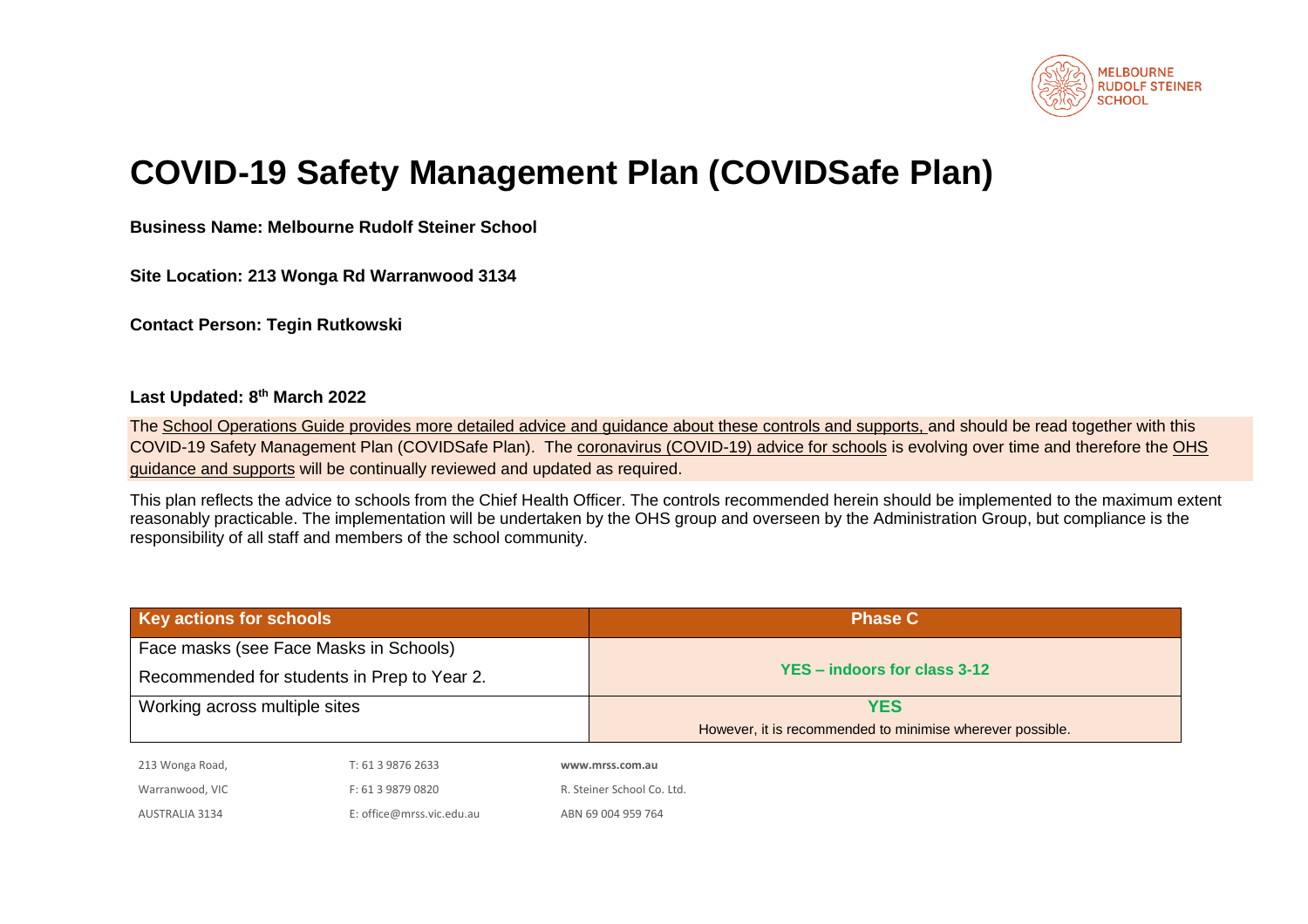| <b>Key actions for schools</b>                                               | <b>Phase C</b>                                                                                                                                                                                                  |
|------------------------------------------------------------------------------|-----------------------------------------------------------------------------------------------------------------------------------------------------------------------------------------------------------------|
| Minimise cohort mixing: Stagger breaks and arrival and<br>departure times    | <b>Recommended</b><br>There are no prescribed requirements, however schools must take step to minimise<br>wherever possible.                                                                                    |
| <b>COVIDSafe routine cleaning</b>                                            | <b>YES</b><br>Deep cleaning not required                                                                                                                                                                        |
| Community use of school facilities                                           | <b>YES</b><br>Refer to pages 8 and 9 of the School Operations Guide for additional requirements.                                                                                                                |
| Visitors to schools                                                          | <b>YES</b><br>Yes, consistent with vaccination requirements and other health and safety controls.                                                                                                               |
| Student placements for all years                                             | <b>YES</b>                                                                                                                                                                                                      |
| Health, wellbeing, inclusion visits                                          | <b>YES</b>                                                                                                                                                                                                      |
| School tours                                                                 | <b>YES</b><br>School tours must align with public gathering limits and density requirements & also<br>Vaccination Regulations.                                                                                  |
| Excursions                                                                   | <b>YES</b>                                                                                                                                                                                                      |
| Rapid Antigen Testing - RAT TESTS                                            | <b>YES</b><br>Students - 2 RAT tests available (school days) for the first term<br>Teachers - 2 RAT tests available (school days) for the first term<br>Highly recommended to test twice a week on school days. |
| Swimming and all other pool use                                              | <b>YES</b>                                                                                                                                                                                                      |
| 213 Wonga Road,<br>T: 61 3 9876 2633<br>Warranwood, VIC<br>F: 61 3 9879 0820 | www.mrss.com.au<br>R. Steiner School Co. Ltd.                                                                                                                                                                   |
|                                                                              |                                                                                                                                                                                                                 |

AUSTRALIA 3134 E: office@mrss.vic.edu.au ABN 69 004 959 764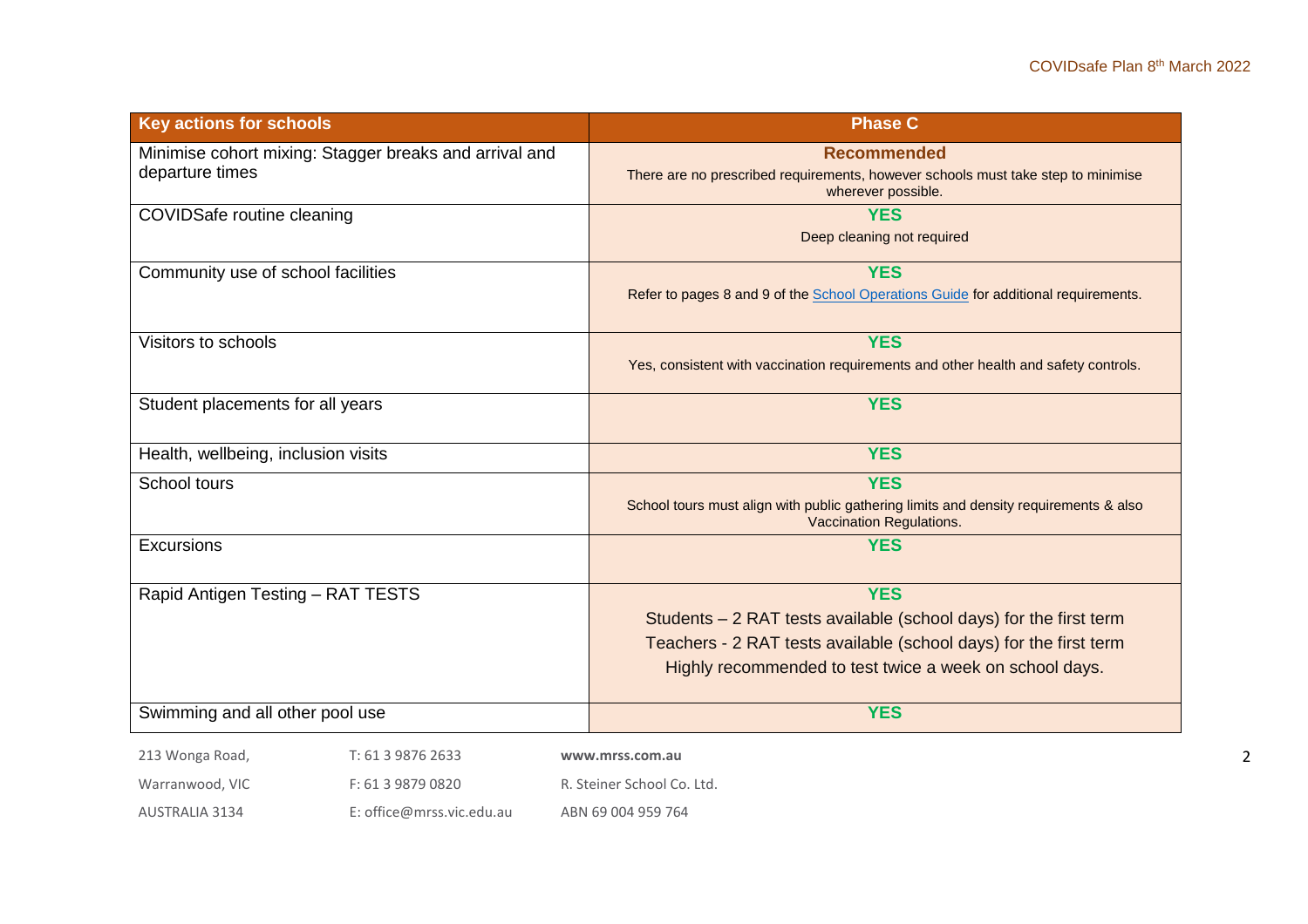| <b>Key actions for schools</b>                                                  | <b>Phase C</b>                                                                                                                                                                                                       |
|---------------------------------------------------------------------------------|----------------------------------------------------------------------------------------------------------------------------------------------------------------------------------------------------------------------|
|                                                                                 |                                                                                                                                                                                                                      |
| School photos                                                                   | <b>YES</b>                                                                                                                                                                                                           |
|                                                                                 | *Vaccination requirements apply; please refer to Visitors in Schools.                                                                                                                                                |
| Camps and overnight stays                                                       | <b>YES</b>                                                                                                                                                                                                           |
|                                                                                 | Where Possible – recommended to postpone or split into smaller groups                                                                                                                                                |
| Assemblies and other events exclusive to staff and                              | <b>YES</b>                                                                                                                                                                                                           |
| students from single school only                                                | Can run community events and interschool activities. Teachers must sign into the school<br>and show vaccination status.                                                                                              |
| Formals, graduations, and other ceremonies (including                           | <b>YES</b>                                                                                                                                                                                                           |
| events held off school premises and/or with<br>parents/carers and other guests) | *Vaccination requirements apply; please refer to Visitors in Schools.                                                                                                                                                |
| All interschool activities (such as debating and interschool                    | <b>YES</b>                                                                                                                                                                                                           |
| sports)                                                                         | Outdoors where possible, avoid or postpone if possible                                                                                                                                                               |
|                                                                                 | Avoid interschool activites                                                                                                                                                                                          |
| Singing, brass and woodwind classes and groups                                  | <b>YES</b>                                                                                                                                                                                                           |
|                                                                                 | Following recommended health advice.                                                                                                                                                                                 |
| Professional development and staff meetings (face to                            | <b>YES</b>                                                                                                                                                                                                           |
| face)                                                                           | Should be conducted online where practicable.                                                                                                                                                                        |
| Vaccination requirements for staff and volunteers                               | <b>YES</b>                                                                                                                                                                                                           |
|                                                                                 | All staff must have had 2 doses of a covid-19 vaccination and must have a booking to<br>receive their booster (3 <sup>rd</sup> dose) by the 25 <sup>th</sup> of march, unless and exemption or extension<br>applies. |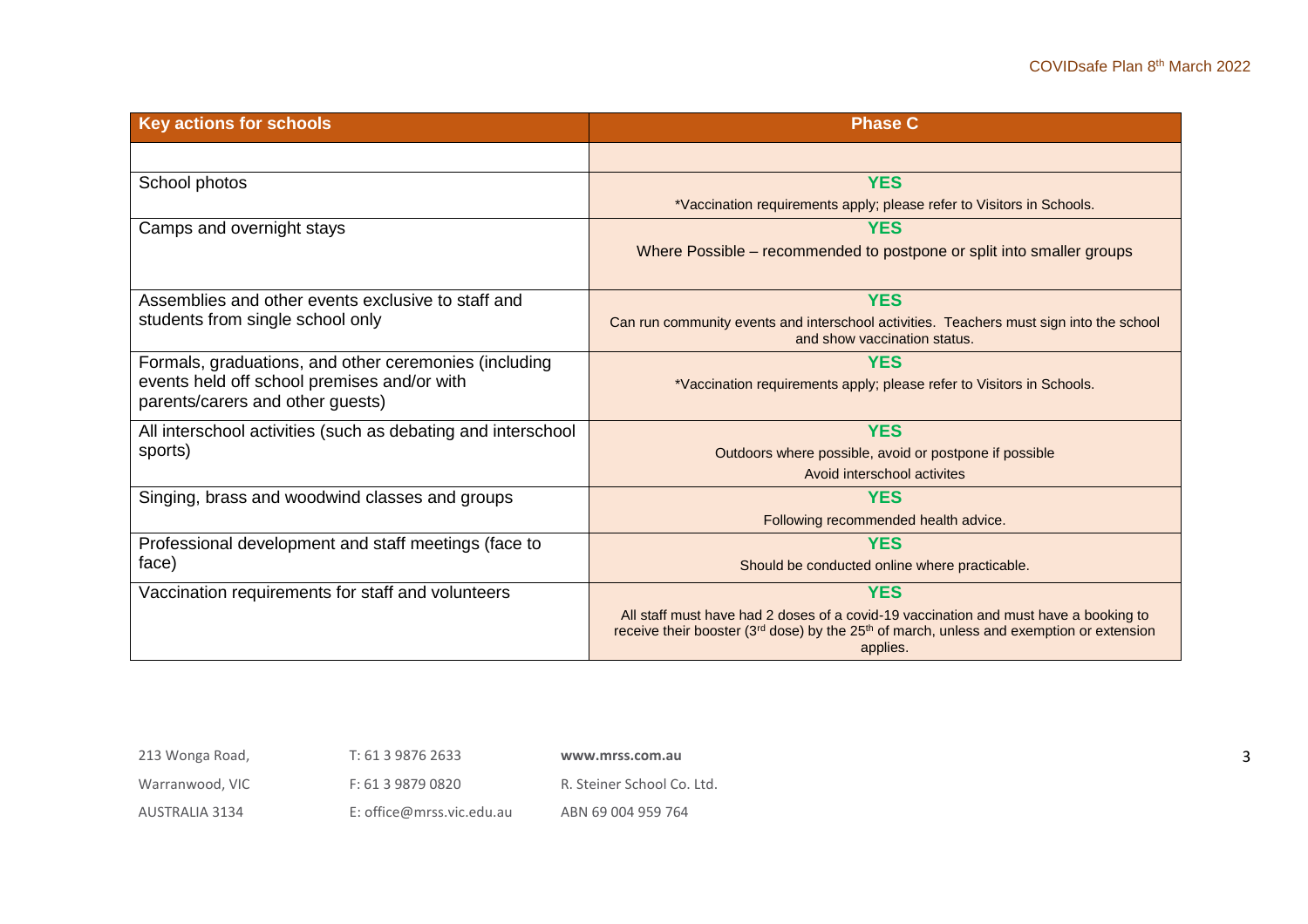# **COVID SAFE PLAN**

| <b>Hazard Type</b>                                                                     | <b>Hazard Description</b>                                                                                                                                                                            | <b>Recommended Controls</b>                                                                                                                                                                                                                                                                                                                                                                                                                                                                                                                                                                                                                                                                                                    | <b>Practical solutions</b>                                                                                                                                                                                                                                                                                                                                                                                                                                                                                                                                                                                                                                                                                                                                                   |
|----------------------------------------------------------------------------------------|------------------------------------------------------------------------------------------------------------------------------------------------------------------------------------------------------|--------------------------------------------------------------------------------------------------------------------------------------------------------------------------------------------------------------------------------------------------------------------------------------------------------------------------------------------------------------------------------------------------------------------------------------------------------------------------------------------------------------------------------------------------------------------------------------------------------------------------------------------------------------------------------------------------------------------------------|------------------------------------------------------------------------------------------------------------------------------------------------------------------------------------------------------------------------------------------------------------------------------------------------------------------------------------------------------------------------------------------------------------------------------------------------------------------------------------------------------------------------------------------------------------------------------------------------------------------------------------------------------------------------------------------------------------------------------------------------------------------------------|
|                                                                                        |                                                                                                                                                                                                      | Infection prevention and control                                                                                                                                                                                                                                                                                                                                                                                                                                                                                                                                                                                                                                                                                               |                                                                                                                                                                                                                                                                                                                                                                                                                                                                                                                                                                                                                                                                                                                                                                              |
| <b>Infectious</b><br><b>Disease</b><br>(Infection<br><b>Prevention and</b><br>Control) | Staff, students, and others on-site<br>may come into contact with an<br>individual currently unaware that<br>they have coronavirus (COVID-<br>19), and subsequently contract<br>the virus from them. | The most important action school<br>$\bullet$<br>communities can take to reduce the risk<br>of transmission of COVID-19, is to<br>ensure that any unwell staff and<br>students remain at home and get<br>tested, even with the mildest of<br>symptoms. Everyone should consider<br>their health before they start work or<br>attend school and ensure that they are<br>free from coronavirus symptoms.<br>Refer to the School Operations Guide<br>for advice on supporting COVIDSafe<br>behaviours and activities on school<br>premises.<br>Refer to the current School Operations<br>$\bullet$<br>Guide for guidance on use of shared<br>equipment and other school activities<br>(e.g. playgrounds and shared<br>resources). | Circulate the latest health advice and<br>requirements to parents, staff and<br>students (where appropriate).<br>Communicate messages to the school<br>$\bullet$<br>community and staff which promote the<br>message that the most important action<br>school communities can take to reduce<br>the risk of transmission of COVID-19 is<br>to ensure that any unwell staff, parents /<br>carers and students remain at home and<br>get tested, even with the mildest of<br>symptoms, and that people who are<br>unwell do not attend school sites.<br>$\bullet$<br><b>Ensure staff and students refrain from</b><br>returning to school if they remain<br>symptomatic, unless it is known that<br>their symptoms are ongoing or caused<br>by an underlying health condition. |
| 213 Wonga Road,                                                                        | T: 61 3 9876 2633                                                                                                                                                                                    | www.mrss.com.au                                                                                                                                                                                                                                                                                                                                                                                                                                                                                                                                                                                                                                                                                                                |                                                                                                                                                                                                                                                                                                                                                                                                                                                                                                                                                                                                                                                                                                                                                                              |
| Warranwood, VIC                                                                        | F: 61 3 9879 0820                                                                                                                                                                                    | R. Steiner School Co. Ltd.                                                                                                                                                                                                                                                                                                                                                                                                                                                                                                                                                                                                                                                                                                     |                                                                                                                                                                                                                                                                                                                                                                                                                                                                                                                                                                                                                                                                                                                                                                              |
| <b>AUSTRALIA 3134</b>                                                                  | E: office@mrss.vic.edu.au                                                                                                                                                                            | ABN 69 004 959 764                                                                                                                                                                                                                                                                                                                                                                                                                                                                                                                                                                                                                                                                                                             |                                                                                                                                                                                                                                                                                                                                                                                                                                                                                                                                                                                                                                                                                                                                                                              |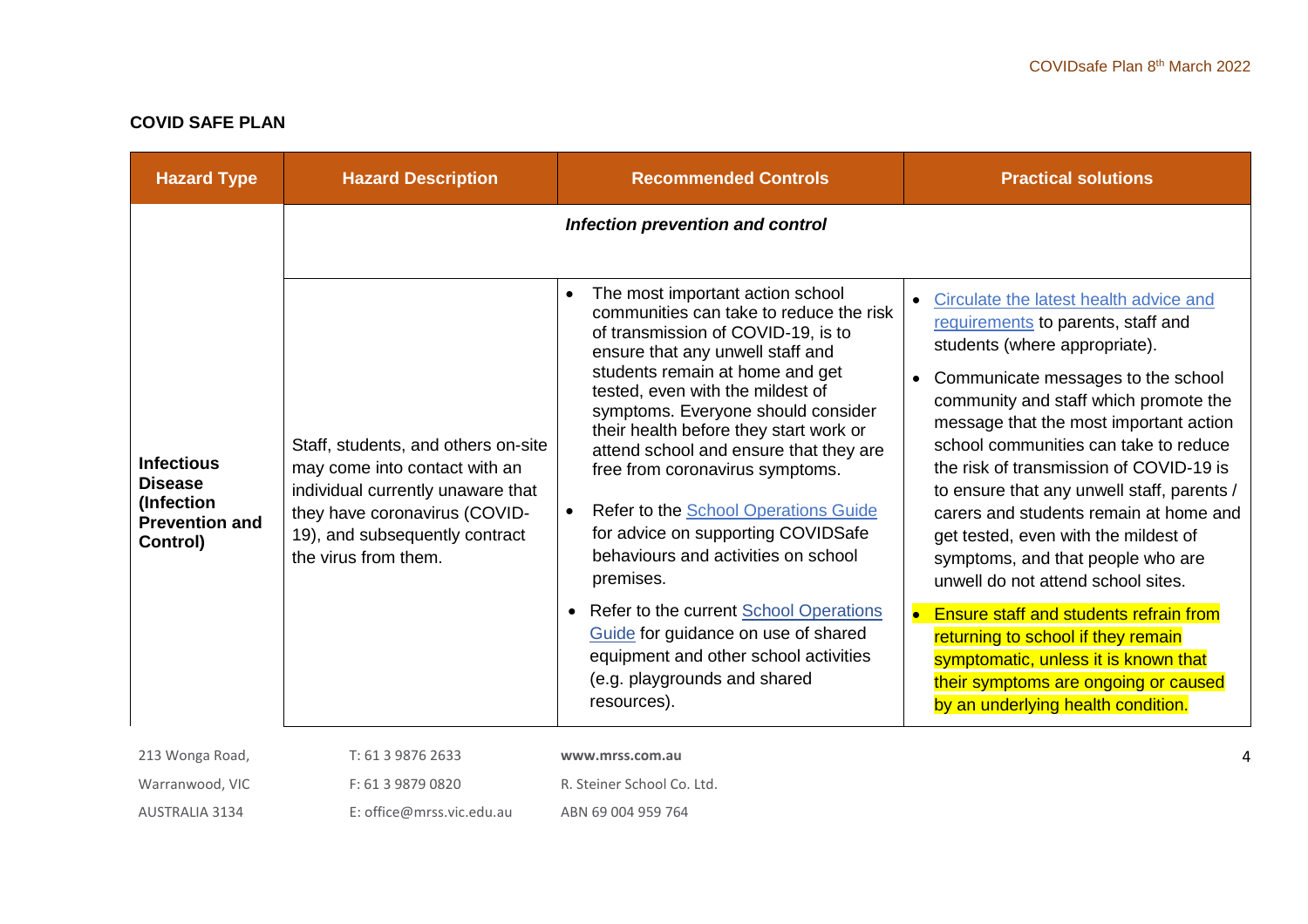| <b>Hazard Type</b> | <b>Hazard Description</b> | <b>Recommended Controls</b>                                                                                                                                                                                                                                                                                                                                                                                                             | <b>Practical solutions</b>                                                                                                                                                                                                                                                                                         |
|--------------------|---------------------------|-----------------------------------------------------------------------------------------------------------------------------------------------------------------------------------------------------------------------------------------------------------------------------------------------------------------------------------------------------------------------------------------------------------------------------------------|--------------------------------------------------------------------------------------------------------------------------------------------------------------------------------------------------------------------------------------------------------------------------------------------------------------------|
|                    |                           | If someone tests positive for COVID-19,<br>they must isolate for 7 days from the<br>positive test.<br>All family members must isolate with them<br>and not attend regular work or school.<br>If another family member tests positive<br>during the 7 day isolation period, the<br>quarantine time does not extend for the<br>whole household. Only the person with<br>a positive test must continue to isolate<br>for a further 7 days. | The symptoms to watch out for are:<br>fever<br>chills or sweats<br>cough<br>sore throat<br>shortness of breath<br>runny nose<br>loss or change in sense of smell or<br>taste<br>Some people may also experience<br>headache, muscle soreness, stuffy<br>nose, nausea, vomiting and<br>diarrhoea.                   |
|                    |                           | If a student or staff member texts positive<br>through a RAT test, but don't have<br>symptoms or have not been in contact<br>with anyone who has COVID-19, it is<br>recommended they get a PCR test<br>within 48 hours and continue to stay<br>isolated until they receive their results.<br>If a PCR test is negative the staff member<br>or student can return to school.                                                             | • Consult with all staff, including the OHS<br>officer and the OHS group about the<br>implementation of controls to ensure<br>awareness and understanding as well<br>as compliance<br>Conduct regular inspections of the<br>$\bullet$<br>school site, using this COVID-19 Safety<br>Management Plan and the School |
| 213 Wonga Road,    | T: 61 3 9876 2633         | www.mrss.com.au                                                                                                                                                                                                                                                                                                                                                                                                                         |                                                                                                                                                                                                                                                                                                                    |
| Warranwood, VIC    | F: 61 3 9879 0820         | R. Steiner School Co. Ltd.                                                                                                                                                                                                                                                                                                                                                                                                              |                                                                                                                                                                                                                                                                                                                    |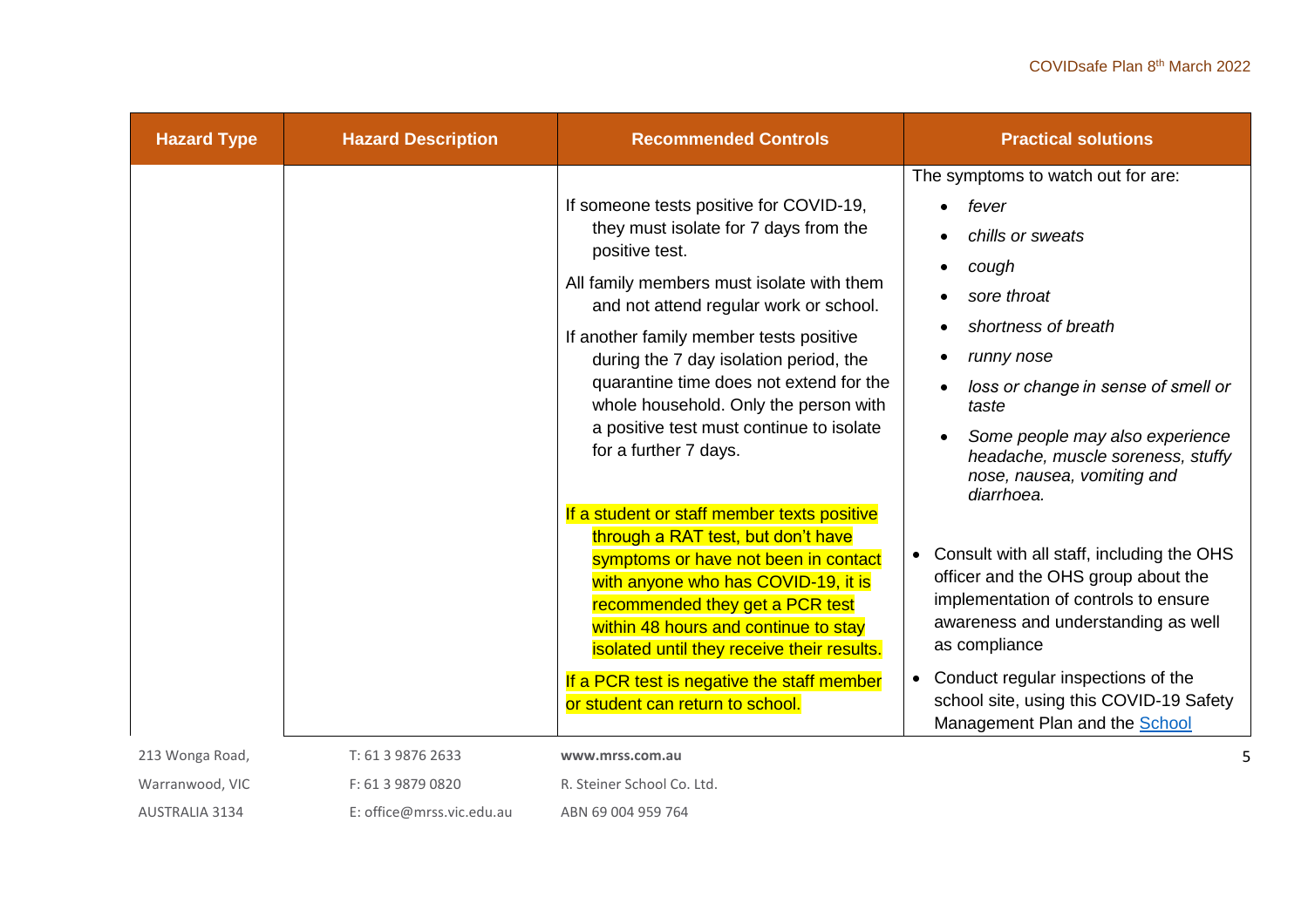| <b>Hazard Type</b>    | <b>Hazard Description</b>                                                                                                                                          | <b>Recommended Controls</b>                                                                                                                                                                                                  | <b>Practical solutions</b>                                                                                                                                                                                                                                                                               |
|-----------------------|--------------------------------------------------------------------------------------------------------------------------------------------------------------------|------------------------------------------------------------------------------------------------------------------------------------------------------------------------------------------------------------------------------|----------------------------------------------------------------------------------------------------------------------------------------------------------------------------------------------------------------------------------------------------------------------------------------------------------|
|                       |                                                                                                                                                                    |                                                                                                                                                                                                                              | Operations Guide, (OHS coordinator) to<br>check that recommended risk controls<br>are implemented and working<br>effectively, including displaying on-site<br>signage.                                                                                                                                   |
|                       | Staff and students may contract<br>disease by touching surfaces<br>contaminated with coronavirus<br>(COVID-19), following exposure<br>from someone with the virus. | <b>Hygiene and Cleaning</b>                                                                                                                                                                                                  |                                                                                                                                                                                                                                                                                                          |
|                       |                                                                                                                                                                    | Provide and promote hand sanitiser<br>$\bullet$<br>stations for use on entering buildings.<br>and other locations in the school<br>and ensure adequate supplies of hand<br>soap and paper towels are available for<br>staff: | Encouraging students and staff to bring<br>$\bullet$<br>their own re-fillable water bottles.<br>Removal of cutlery and drinking cups<br>$\bullet$<br>from areas such as classrooms.<br>Ensuring that the school has stock of<br>disposable paper cups, which can be<br>accessed through the Main Office. |
|                       |                                                                                                                                                                    | Provide information, training, and<br>$\bullet$<br>instruction on health hygiene to staff<br>and students.                                                                                                                   | Ensuring that loose leaf paper towels<br>$\bullet$<br>are available in classrooms and other<br>areas where people wash their hands.                                                                                                                                                                      |
|                       |                                                                                                                                                                    | Replace high-touch communal<br>$\bullet$<br>items with alternatives                                                                                                                                                          | Minimise shared equipment at this time.<br>$\bullet$<br>Such items may include shared<br>computers, class sets of teaching and                                                                                                                                                                           |
| 213 Wonga Road,       | T: 61 3 9876 2633                                                                                                                                                  | www.mrss.com.au                                                                                                                                                                                                              | 6                                                                                                                                                                                                                                                                                                        |
| Warranwood, VIC       | F: 61 3 9879 0820                                                                                                                                                  | R. Steiner School Co. Ltd.                                                                                                                                                                                                   |                                                                                                                                                                                                                                                                                                          |
| <b>AUSTRALIA 3134</b> | E: office@mrss.vic.edu.au                                                                                                                                          | ABN 69 004 959 764                                                                                                                                                                                                           |                                                                                                                                                                                                                                                                                                          |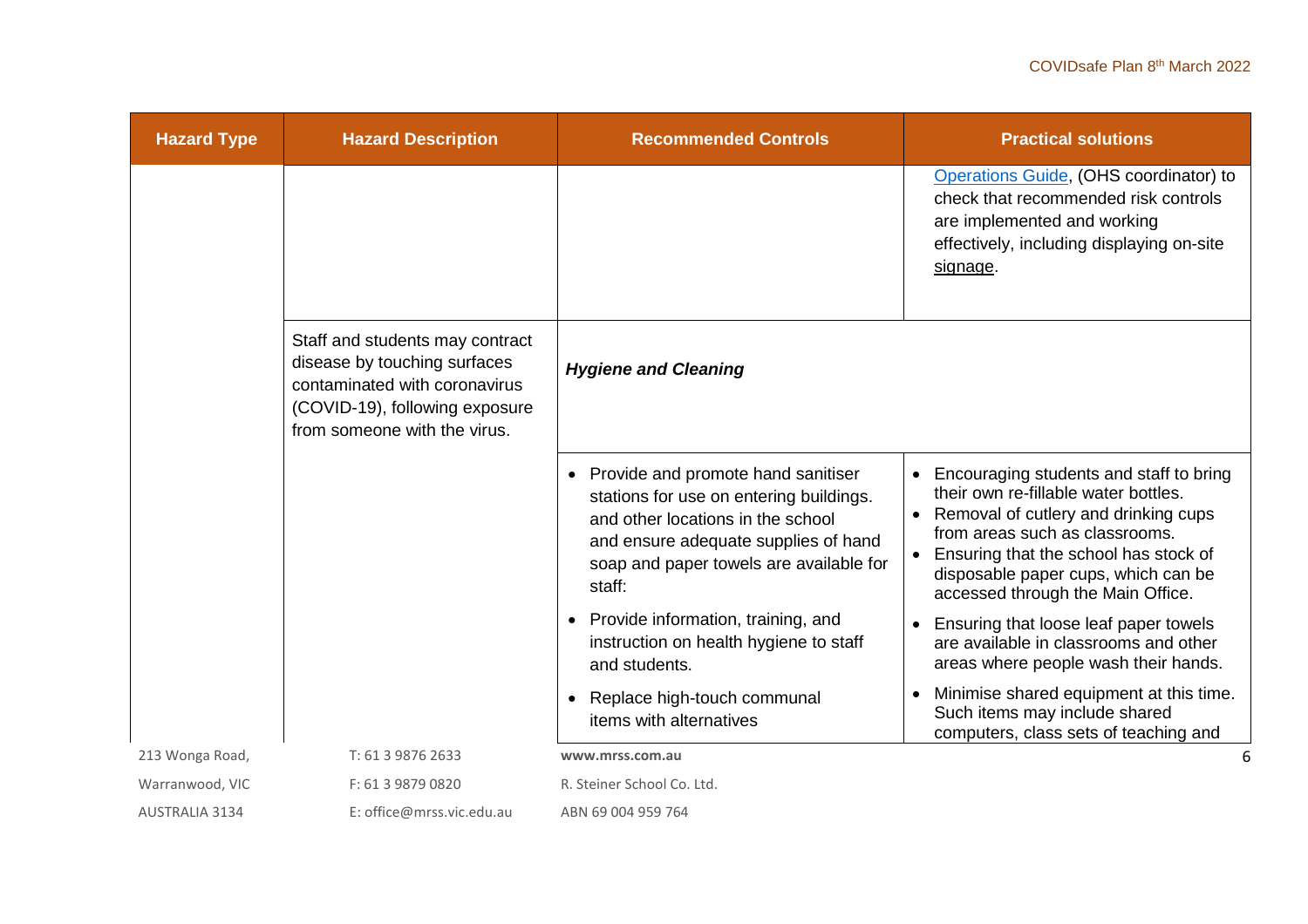| <b>Hazard Type</b> | <b>Hazard Description</b> | <b>Recommended Controls</b>                                                                                                                                                                                                                                                                                                                                                                                                                                                                               | <b>Practical solutions</b>                                                                                                                                                                                                                                                                                                                                                                                                                                                                                                                                                                                                                                                                                                                                                                                                                                                                                                 |
|--------------------|---------------------------|-----------------------------------------------------------------------------------------------------------------------------------------------------------------------------------------------------------------------------------------------------------------------------------------------------------------------------------------------------------------------------------------------------------------------------------------------------------------------------------------------------------|----------------------------------------------------------------------------------------------------------------------------------------------------------------------------------------------------------------------------------------------------------------------------------------------------------------------------------------------------------------------------------------------------------------------------------------------------------------------------------------------------------------------------------------------------------------------------------------------------------------------------------------------------------------------------------------------------------------------------------------------------------------------------------------------------------------------------------------------------------------------------------------------------------------------------|
|                    |                           | Ensure adequate supplies of cleaning<br>$\bullet$<br>products, including detergent and<br>disinfectant<br>Refer to the current School Operations<br>$\bullet$<br>Guide for guidance on use of shared<br>equipment and other school activities<br>(e.g. playgrounds and shared<br>resources).<br>The Department of Health does not<br>$\bullet$<br>consider deep cleaning as the primary<br>or immediate infection prevention and<br>control measure following a confirmed<br>case or outbreak in schools. | learning materials, and musical<br>instruments. If used, strict hand hygiene<br>should be followed before and after use.<br>Risk can be further minimised with users<br>wiping down items where appropriate,<br>for example using a<br>disinfectant/detergent wipe or cloth.<br>A cleaning/disinfecting product<br>has been sourced via the ISV.<br>This product is alcohol-based.<br>This product is used for sanitising<br>high touch areas, such as internal and<br>external metal surfaces, including that<br>on playground equipment, plus items<br>such as door handles, phones,<br>disability ramp railings etc<br>We also have our regular cleaning<br>products for cleaning non-high touch<br>areas.<br>The high touch surface sanitiser is<br>ordered by the OHS/Administration<br>Officer as needed, in 6 x 15lt<br>containers. The Cleaning Supervisor<br>orders all other disinfectant products<br>as needed. |
| 213 Wonga Road,    | T: 61 3 9876 2633         | www.mrss.com.au                                                                                                                                                                                                                                                                                                                                                                                                                                                                                           |                                                                                                                                                                                                                                                                                                                                                                                                                                                                                                                                                                                                                                                                                                                                                                                                                                                                                                                            |
| Warranwood, VIC    | F: 61 3 9879 0820         | R. Steiner School Co. Ltd.                                                                                                                                                                                                                                                                                                                                                                                                                                                                                |                                                                                                                                                                                                                                                                                                                                                                                                                                                                                                                                                                                                                                                                                                                                                                                                                                                                                                                            |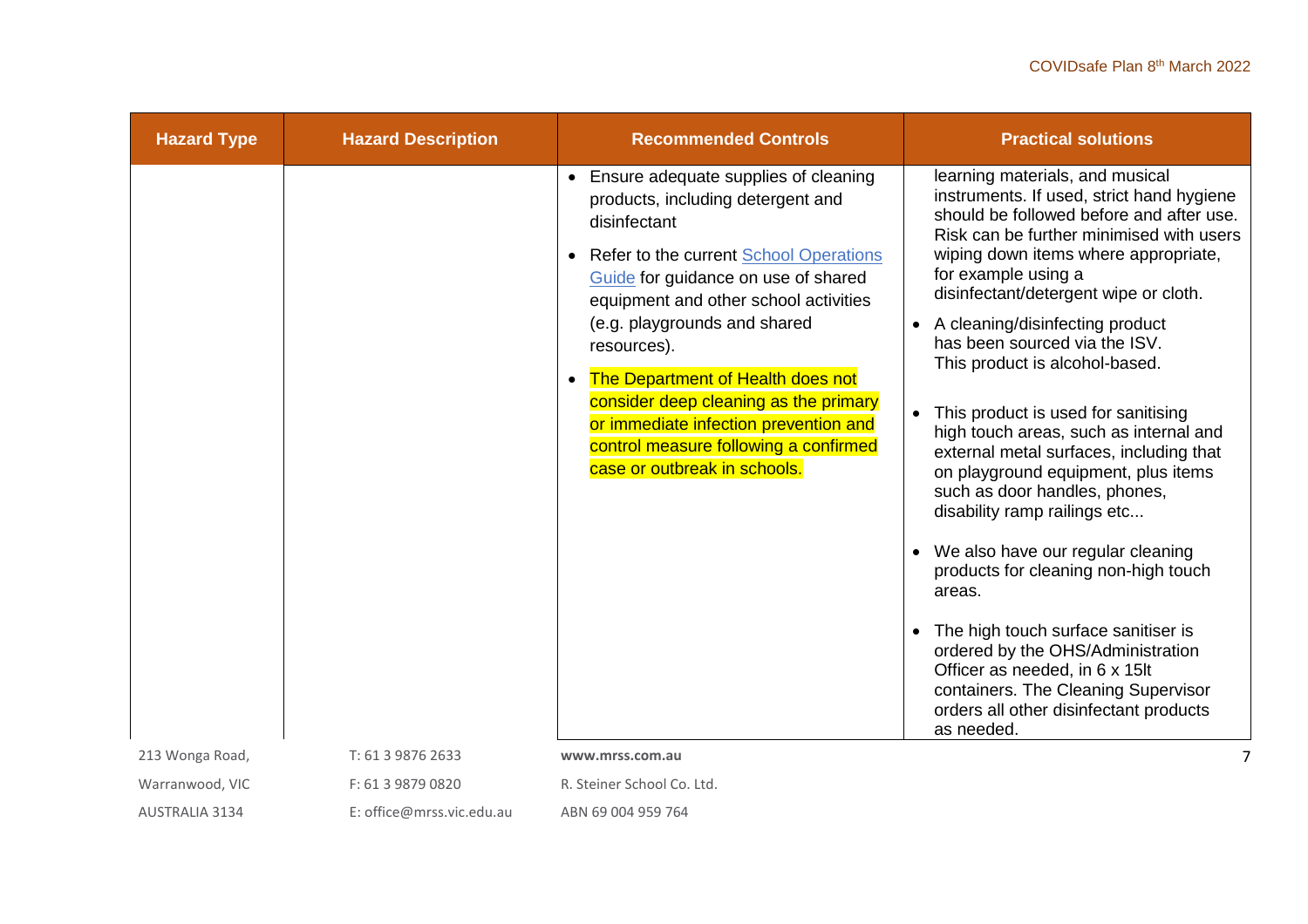| <b>Hazard Type</b> | <b>Hazard Description</b> | <b>Recommended Controls</b> | <b>Practical solutions</b>                                                                                                                                                                                                                                                                                                                                                              |
|--------------------|---------------------------|-----------------------------|-----------------------------------------------------------------------------------------------------------------------------------------------------------------------------------------------------------------------------------------------------------------------------------------------------------------------------------------------------------------------------------------|
|                    |                           |                             | • These cleaning products are kept in the<br>cleaning stores which are located<br>around the school premises, along with<br>the relevant SDS.                                                                                                                                                                                                                                           |
|                    |                           |                             | • We have identified the high touch<br>surfaces within the school that require<br>cleaning and disinfection as part of<br>our daily end-of-school-day cleaning<br>routine. These include, but are not<br>limited to door handles, window<br>winders, plastic/metal chair frames<br>and seats, phones, bench tops, table<br>tops, sinks and washing facilities and<br>toilet facilities. |
|                    |                           |                             | We have also identified the external<br>playground high touch surfaces<br>that require regular cleaning and<br>disinfection. These include but are not<br>limited to all metal brackets and hand-<br>rails, slides, swing seats and<br>shackles, bollards and tapware.                                                                                                                  |
|                    |                           |                             | • We have a cleaning schedule in place<br>that covers all classrooms and shared<br>spaces and requires cleaners to<br>clean/disinfect high touch "shared                                                                                                                                                                                                                                |
| 213 Wonga Road,    | T: 61 3 9876 2633         | www.mrss.com.au             | 8                                                                                                                                                                                                                                                                                                                                                                                       |
| Warranwood, VIC    | F: 61 3 9879 0820         | R. Steiner School Co. Ltd.  |                                                                                                                                                                                                                                                                                                                                                                                         |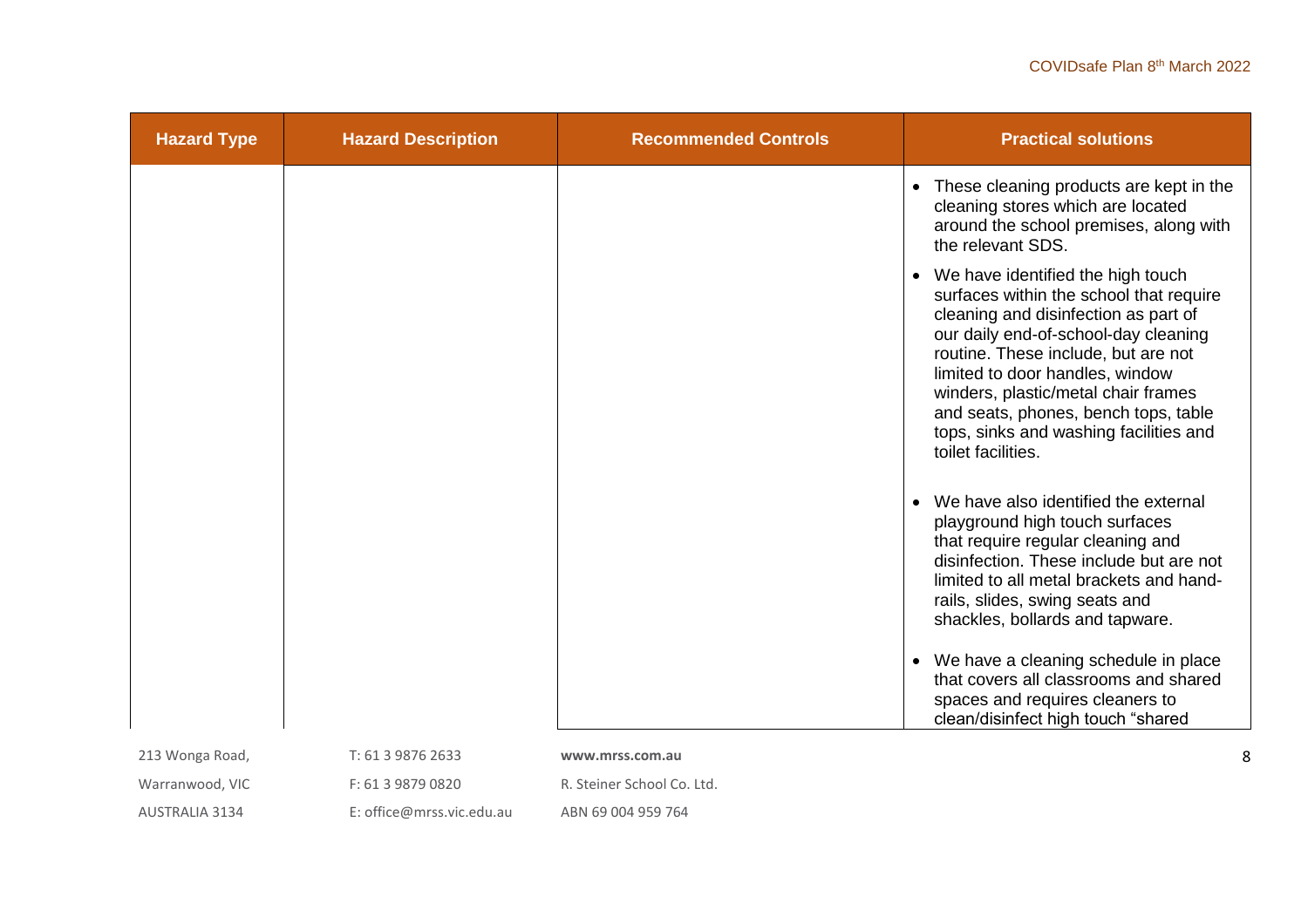| <b>Hazard Type</b> | <b>Hazard Description</b> | <b>Recommended Controls</b>                                                                                        | <b>Practical solutions</b>                                                                                                                                                                                                                |
|--------------------|---------------------------|--------------------------------------------------------------------------------------------------------------------|-------------------------------------------------------------------------------------------------------------------------------------------------------------------------------------------------------------------------------------------|
|                    |                           |                                                                                                                    | surfaces" as part of our daily end-of-<br>school-day cleaning routine.                                                                                                                                                                    |
|                    |                           |                                                                                                                    | Cleaners are required to work from a<br>checklist which provides clarity on<br>what needs to be cleaned.                                                                                                                                  |
|                    |                           |                                                                                                                    | We have also ensured that alcohol<br>wipes are available in areas such<br>as drama and music, where there may<br>be particular items, such as<br>musical instruments that will need to be<br>cleaned down frequently by Teaching<br>staff |
|                    |                           | <b>Face masks and Personal Protective Equipment (PPE)</b>                                                          |                                                                                                                                                                                                                                           |
|                    |                           | • Refer to the current School Operations<br>Guide and guidance for wearing face                                    | Monitor staff and student face mask<br>$\bullet$<br>compliance and COVIDSafe practices at<br>school.                                                                                                                                      |
|                    |                           | masks in schools (inclusive of staff,<br>students and visitors), as well as DHHS<br>guidance on face masks.        | Use teaching strategies and<br>$\bullet$<br>communications resources to remind<br>staff and students to wear face masks                                                                                                                   |
|                    |                           | Schoolchildren in grades three and<br>above are required to wear masks<br>indoors at school, and the masks will be | (in accordance with the guidance in the<br>current School Operations Guide) and to<br>practice good hand hygiene.                                                                                                                         |
| 213 Wonga Road,    | T: 61 3 9876 2633         | www.mrss.com.au                                                                                                    |                                                                                                                                                                                                                                           |
| Warranwood, VIC    | F: 61 3 9879 0820         | R. Steiner School Co. Ltd.                                                                                         |                                                                                                                                                                                                                                           |
| AUSTRALIA 3134     | E: office@mrss.vic.edu.au | ABN 69 004 959 764                                                                                                 |                                                                                                                                                                                                                                           |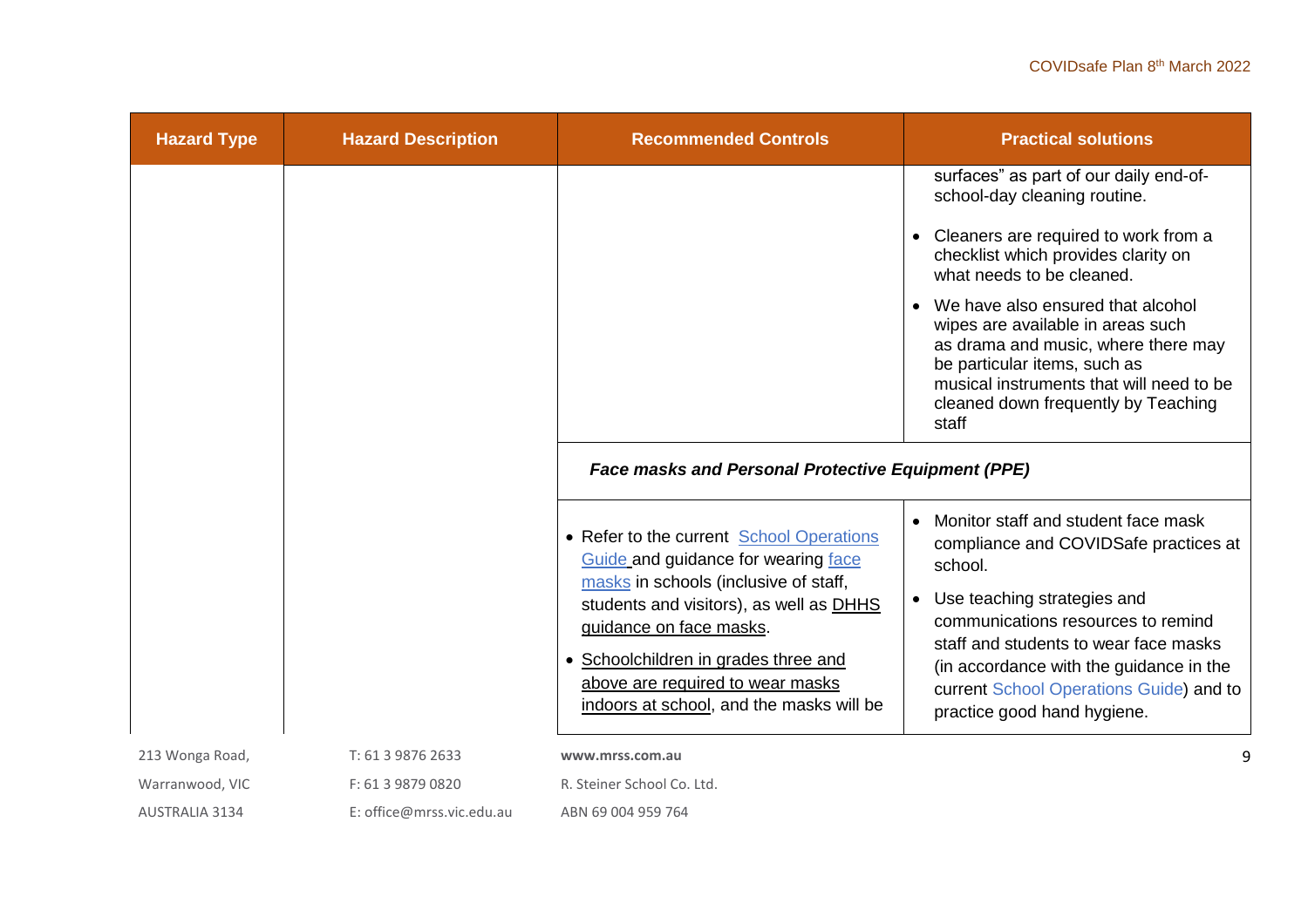| <b>Hazard Type</b> | <b>Hazard Description</b> | <b>Recommended Controls</b>                                                                                                                                                                                                                                                                         | <b>Practical solutions</b>                                                                                                                                                                                                                                                                                                 |
|--------------------|---------------------------|-----------------------------------------------------------------------------------------------------------------------------------------------------------------------------------------------------------------------------------------------------------------------------------------------------|----------------------------------------------------------------------------------------------------------------------------------------------------------------------------------------------------------------------------------------------------------------------------------------------------------------------------|
|                    |                           | 'strongly recommended' but not                                                                                                                                                                                                                                                                      | • Encourage students, staff and                                                                                                                                                                                                                                                                                            |
|                    |                           | mandated for children in Prep to Year 2.<br>• Students from years $3 - 6$ are required to<br>wear masks inside while at school.<br>• Secondary students are no longer<br>required to wear masks in class. Other<br>than shared spaces with primary aged<br>children, such as the library and dining | contractors/visitors to bring their own<br>face mask, and also check to ensure<br>there are enough single-use face masks<br>available for staff, students or visitors<br>who do not have their own or for masks<br>that get damaged/soiled.<br>• Contractors, Visitors and Parents<br>must always wear a face mask indoors |
|                    |                           | room.<br>• Staff in the office are required to wear<br>masks. Staff working in the P-6 school<br>area and also when in shared spaces<br>such as the dining room, library etc.                                                                                                                       | when at school, unless a lawful<br>exception applies.<br>• Signage has been placed up on the<br>main doors of the office to advertise<br>this requirement. We also have                                                                                                                                                    |
|                    |                           | • Provide training to staff on the correct<br>use and disposal of face coverings and<br>PPE, and on good hygiene practices and                                                                                                                                                                      | copies of our COVIDSafe plan<br>available inside the office, for visitors<br>to look at.                                                                                                                                                                                                                                   |
|                    |                           | slowing the spread of coronavirus<br>$(COVID-19)$                                                                                                                                                                                                                                                   | Signage that outlines good hygiene<br>practices and correct mask wearing<br>etiquette has been placed up in                                                                                                                                                                                                                |
|                    |                           | • Ensure other PPE measures have been<br>looked at and managed. These include<br>installing Perspex barriers, having                                                                                                                                                                                | various areas of the school.                                                                                                                                                                                                                                                                                               |
|                    |                           | provision to rope off some access points                                                                                                                                                                                                                                                            | Discussions with staff about the use of<br>masks, including disposal of masks,                                                                                                                                                                                                                                             |
| 213 Wonga Road,    | T: 61 3 9876 2633         | www.mrss.com.au                                                                                                                                                                                                                                                                                     | $\mathbf{1}$                                                                                                                                                                                                                                                                                                               |
| Warranwood, VIC    | F: 61 3 9879 0820         | R. Steiner School Co. Ltd.                                                                                                                                                                                                                                                                          |                                                                                                                                                                                                                                                                                                                            |

AUSTRALIA 3134 E: office@mrss.vic.edu.au ABN 69 004 959 764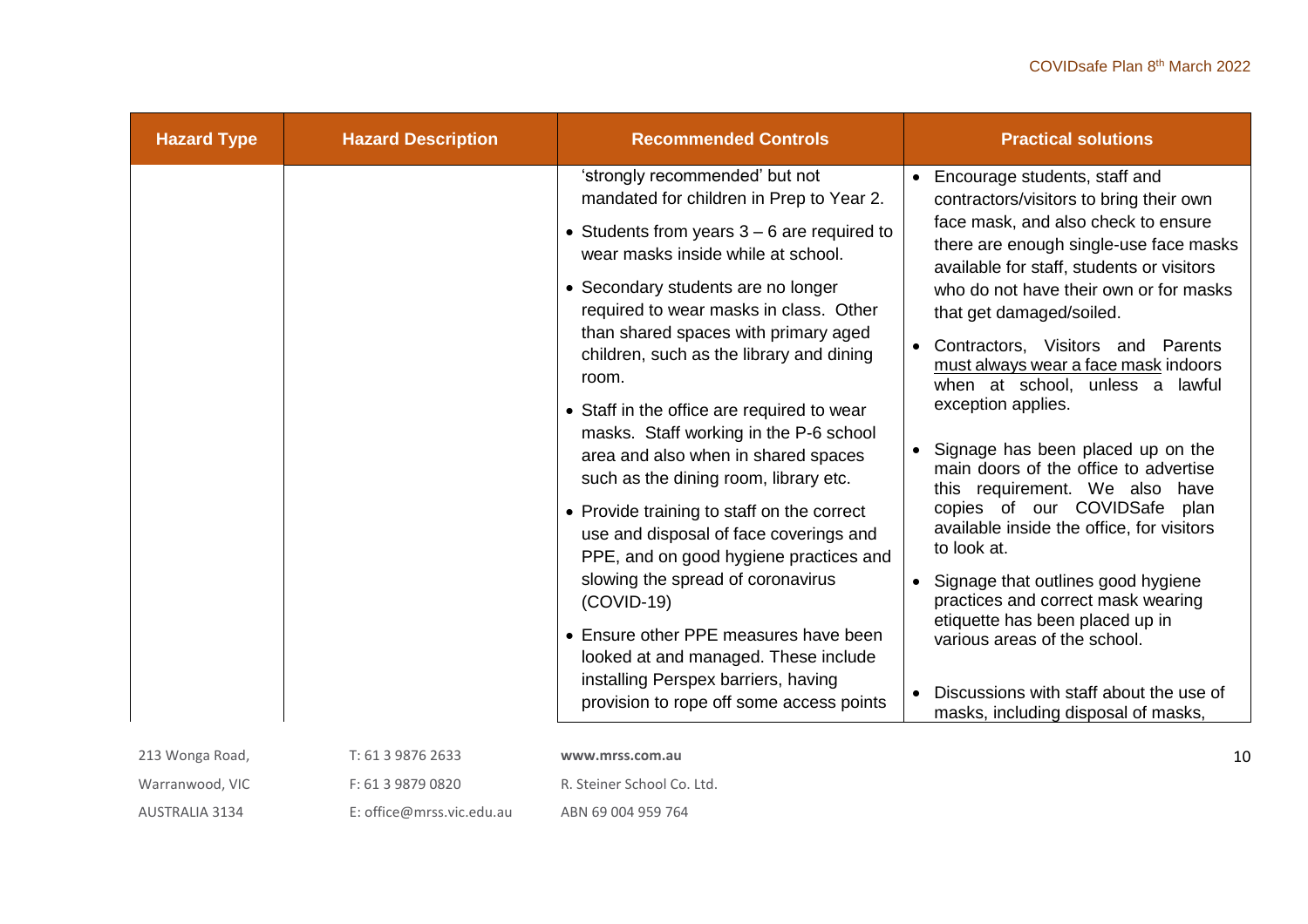| <b>Hazard Type</b> | <b>Hazard Description</b> | <b>Recommended Controls</b>                                                   | <b>Practical solutions</b>                                                                                                                                                                                                                                                                                                                                                                             |
|--------------------|---------------------------|-------------------------------------------------------------------------------|--------------------------------------------------------------------------------------------------------------------------------------------------------------------------------------------------------------------------------------------------------------------------------------------------------------------------------------------------------------------------------------------------------|
|                    |                           | when needed and also ensuring<br>specialist first aid equipment is available. | has occurred in various ways, including<br>in person, and in writing.                                                                                                                                                                                                                                                                                                                                  |
|                    |                           | • Schools should make sure they have<br>appropriate PPE supply available.     | The use of face masks and good<br>$\bullet$<br>hygiene practices has also been<br>discussed in meetings, such as College<br>Meetings, and we have also emailed<br>information to staff on these topics as<br>well. Face mask guidance is regularly<br>communicated within our "School<br>Operations Guide" email updates to<br>staff.                                                                  |
|                    |                           |                                                                               | MRSS does have the ability to rope<br>off entry/exit points in the Main<br>Office and Library when required.                                                                                                                                                                                                                                                                                           |
|                    |                           |                                                                               | Specialist COVID-19 First Aid Packs<br>have also been set up in the Main Sick<br>Bay, Oak Hall (Acorn Room Office), the<br>office adjacent to 7 Upper and in the<br>kindergartens. These kits have the<br>following PPE in them: Fluid Repellent<br>Gown, Safety Glasses, Masks -Surgical<br>and N95 types, Face Shield, Gloves,<br>PPE Instruction Cards and COVID-19<br><b>First Aid Information</b> |
| 213 Wonga Road,    | T: 61 3 9876 2633         | www.mrss.com.au                                                               | 11                                                                                                                                                                                                                                                                                                                                                                                                     |
| Warranwood, VIC    | F: 61 3 9879 0820         | R. Steiner School Co. Ltd.                                                    |                                                                                                                                                                                                                                                                                                                                                                                                        |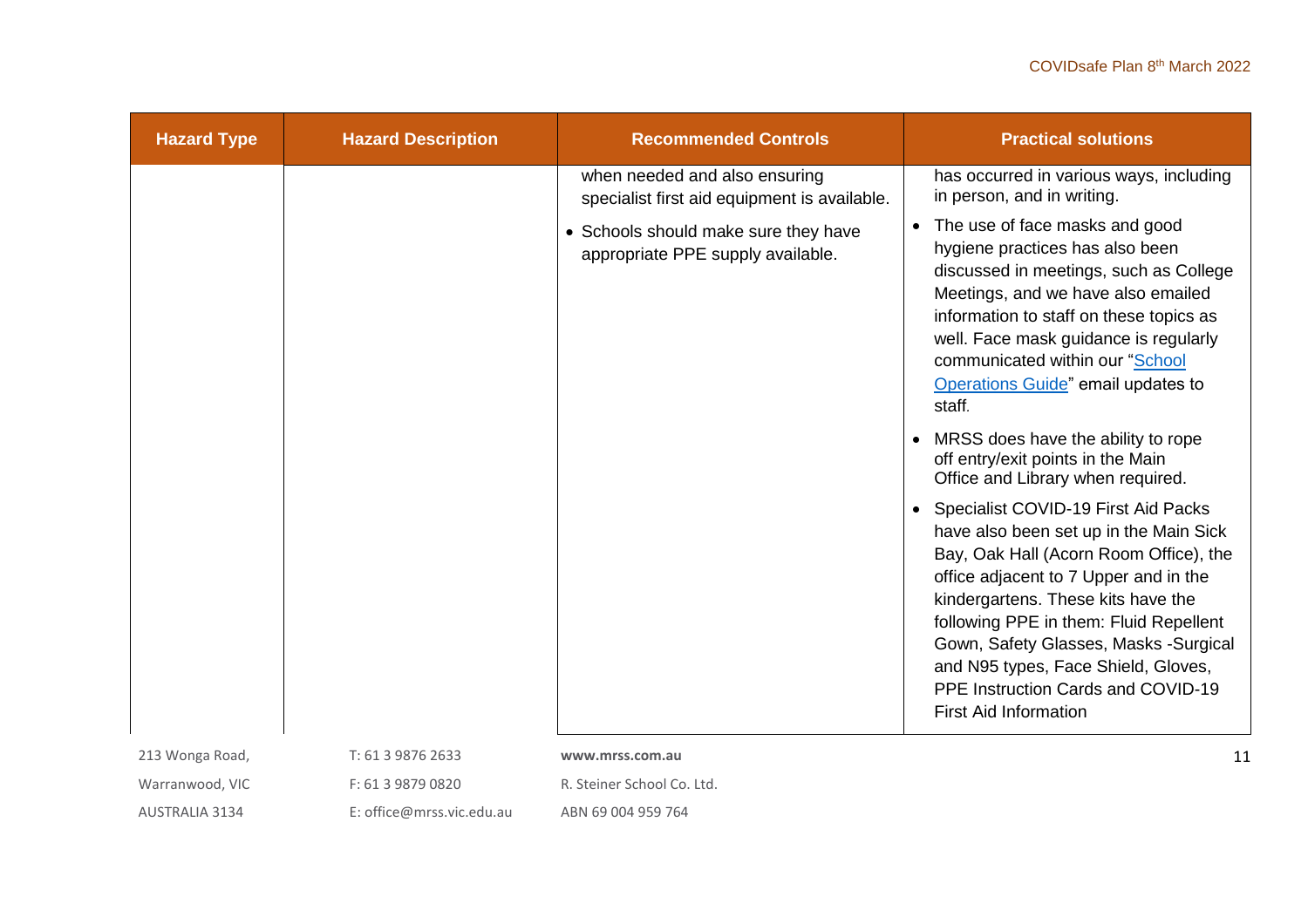| <b>Hazard Type</b>    | <b>Hazard Description</b> | <b>Recommended Controls</b>                                                                                                                                                                                                                                                                                                                                                                                                                                                                                | <b>Practical solutions</b>                                                                                                                                                                                                                                                            |
|-----------------------|---------------------------|------------------------------------------------------------------------------------------------------------------------------------------------------------------------------------------------------------------------------------------------------------------------------------------------------------------------------------------------------------------------------------------------------------------------------------------------------------------------------------------------------------|---------------------------------------------------------------------------------------------------------------------------------------------------------------------------------------------------------------------------------------------------------------------------------------|
|                       |                           | <b>Sign in requirements</b>                                                                                                                                                                                                                                                                                                                                                                                                                                                                                |                                                                                                                                                                                                                                                                                       |
|                       |                           | QR codes are no longer used in the<br>$\bullet$<br>school. Parents, contractors and visitors<br>are still required to sign in manually in<br>the sign in book in the office.                                                                                                                                                                                                                                                                                                                               |                                                                                                                                                                                                                                                                                       |
|                       |                           | Manual visitor sign-in procedures must<br>collect the following information: the<br>person's first name and surname, a<br>contact phone number, vaccination<br>status, the date and time the person<br>attended the school and the areas<br>within the buildings that the person<br>attended (attendance records for capital<br>works should be managed by the<br>principal contractor). Recording the<br>purpose of the visit should continue to<br>be collected for legal and regulatory<br>obligations. | • All contractors and visitors are required<br>to "check-in" and register their<br>attendance at the school, for contact<br>tracing purposes.<br>Visitors that are entering school<br>$\bullet$<br>buildings will need to show office<br>staff/school staff vaccination certificates. |
|                       |                           | <b>Visitors to school grounds</b>                                                                                                                                                                                                                                                                                                                                                                                                                                                                          |                                                                                                                                                                                                                                                                                       |
| 213 Wonga Road,       | T: 61 3 9876 2633         | www.mrss.com.au                                                                                                                                                                                                                                                                                                                                                                                                                                                                                            | 12                                                                                                                                                                                                                                                                                    |
| Warranwood, VIC       | F: 61 3 9879 0820         | R. Steiner School Co. Ltd.                                                                                                                                                                                                                                                                                                                                                                                                                                                                                 |                                                                                                                                                                                                                                                                                       |
| <b>AUSTRALIA 3134</b> | E: office@mrss.vic.edu.au | ABN 69 004 959 764                                                                                                                                                                                                                                                                                                                                                                                                                                                                                         |                                                                                                                                                                                                                                                                                       |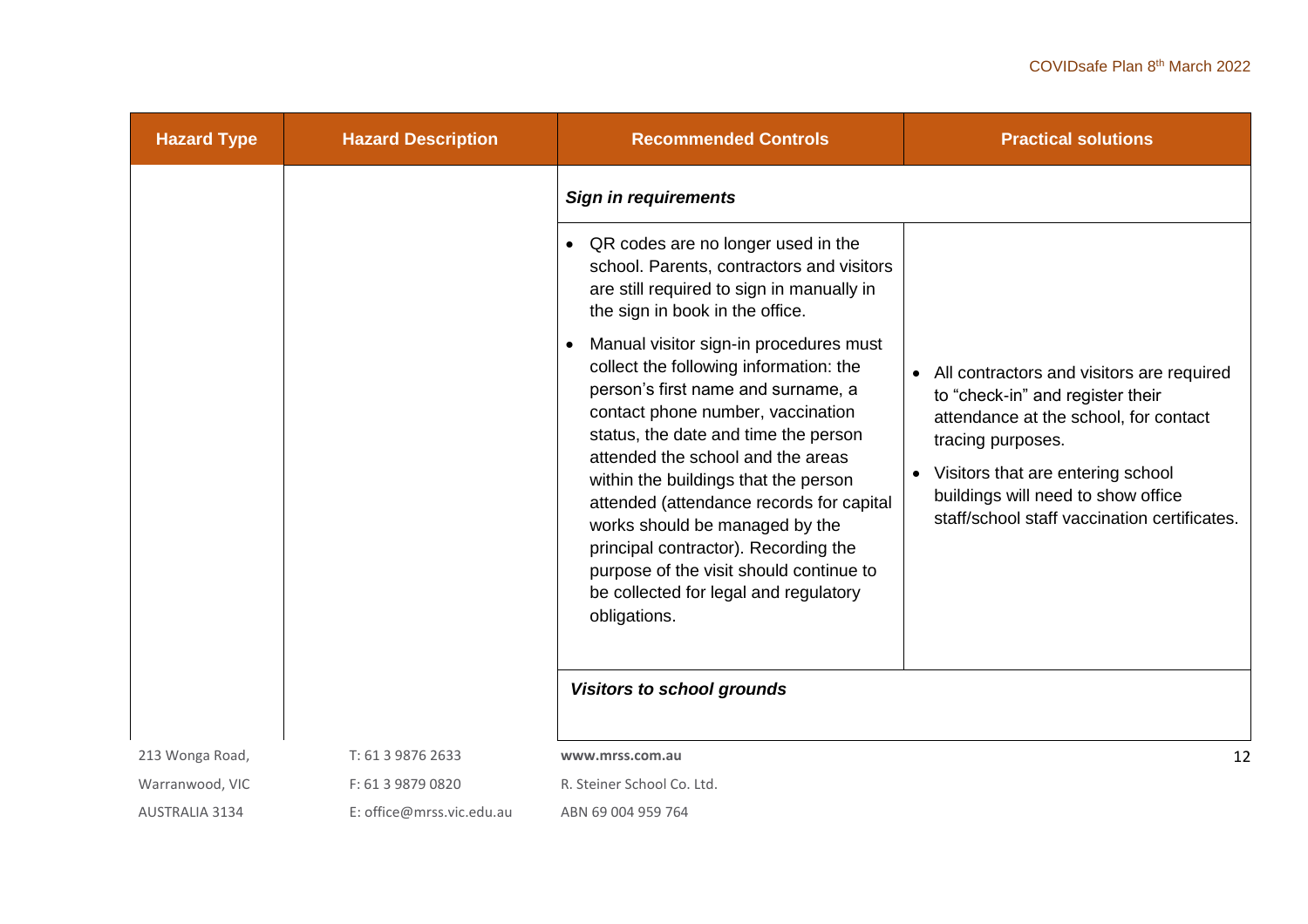| <b>Hazard Type</b>    | <b>Hazard Description</b> | <b>Recommended Controls</b> | <b>Practical solutions</b>                                                                                                                                                                                                                                                                                                                                                                                                                                                                                                                                                                                                                       |
|-----------------------|---------------------------|-----------------------------|--------------------------------------------------------------------------------------------------------------------------------------------------------------------------------------------------------------------------------------------------------------------------------------------------------------------------------------------------------------------------------------------------------------------------------------------------------------------------------------------------------------------------------------------------------------------------------------------------------------------------------------------------|
|                       |                           |                             | Visitors and volunteers performing work on<br>school sites (inside) must have had two<br>doses of COVID-19 vaccine or have a valid<br>medication exception. Visitors and<br>volunteers must be advised to adhere to<br>COVIDSafety requirements set out in the<br>School Operations Guide. Staff are to sight<br>visitors or parent volunteers double<br>vaccination record in line with government<br>regulations.                                                                                                                                                                                                                              |
|                       |                           |                             | More information about collection of<br>vaccination information from visitors and<br>volunteers performing work on school sites<br>is available at COVID-19 Vaccinations -<br>Visitors and Volunteers Working on School<br>Sites: Policy   education.vic.gov.au<br>including a template register that schools<br>can use for recording vaccination<br>information during visitor and volunteer<br>sign in.<br>All parents and carers attending schools,<br>including for drop off and pick up must also<br>adhere to physical distancing, density limits,<br>face mask requirements and practise<br>respiratory etiquette and good hand hygiene. |
|                       |                           |                             | Parents and carers who enter school buildings                                                                                                                                                                                                                                                                                                                                                                                                                                                                                                                                                                                                    |
|                       |                           |                             | must check in using the QR code.                                                                                                                                                                                                                                                                                                                                                                                                                                                                                                                                                                                                                 |
| 213 Wonga Road,       | T: 61 3 9876 2633         | www.mrss.com.au             | 13                                                                                                                                                                                                                                                                                                                                                                                                                                                                                                                                                                                                                                               |
| Warranwood, VIC       | F: 61 3 9879 0820         | R. Steiner School Co. Ltd.  |                                                                                                                                                                                                                                                                                                                                                                                                                                                                                                                                                                                                                                                  |
| <b>AUSTRALIA 3134</b> | E: office@mrss.vic.edu.au | ABN 69 004 959 764          |                                                                                                                                                                                                                                                                                                                                                                                                                                                                                                                                                                                                                                                  |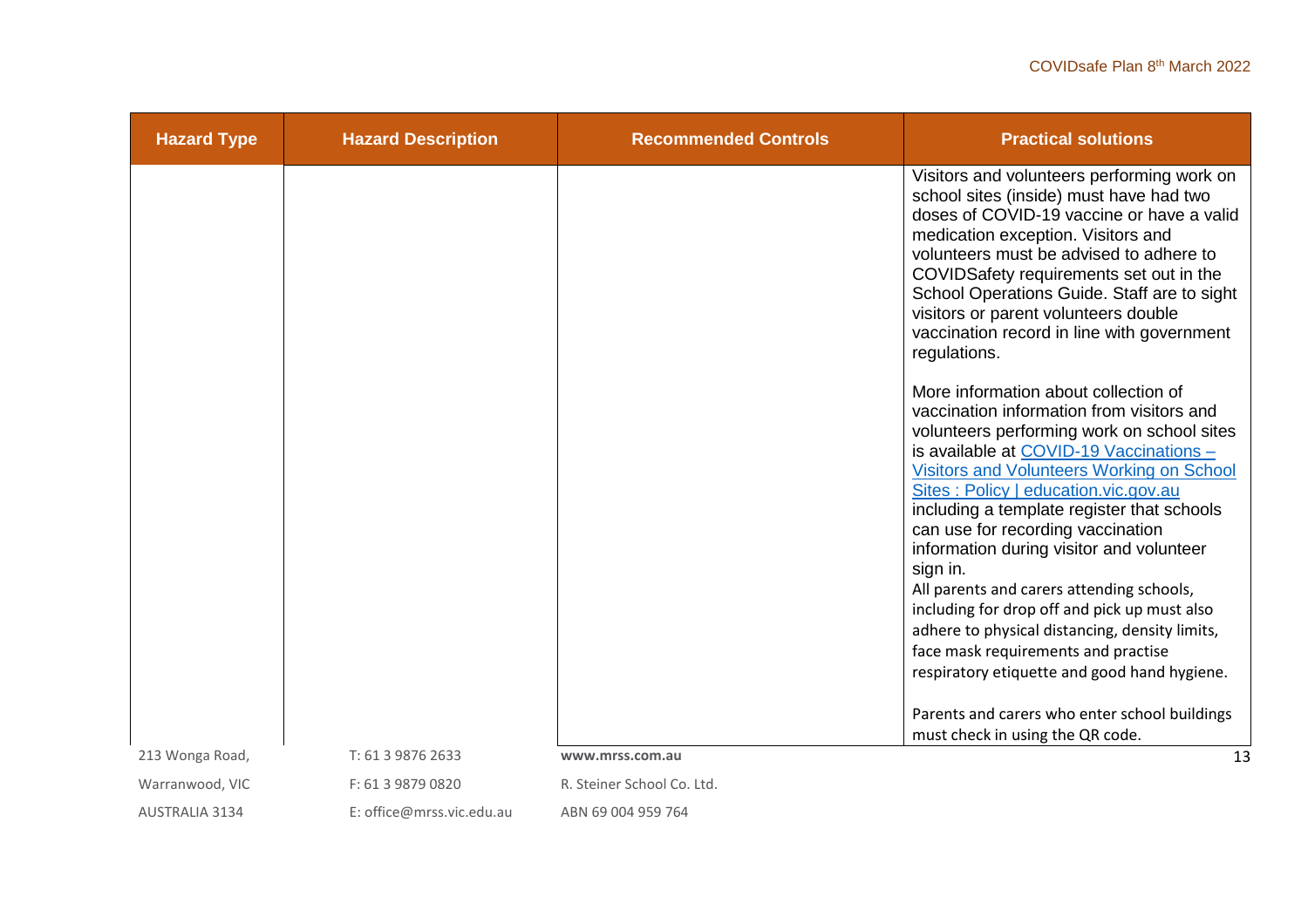| <b>Hazard Type</b> | <b>Hazard Description</b> | <b>Recommended Controls</b> | <b>Practical solutions</b>                                                                                                                                                                                                                                                                                                                                                                                                                                                                                                                                                                                                                                                                               |
|--------------------|---------------------------|-----------------------------|----------------------------------------------------------------------------------------------------------------------------------------------------------------------------------------------------------------------------------------------------------------------------------------------------------------------------------------------------------------------------------------------------------------------------------------------------------------------------------------------------------------------------------------------------------------------------------------------------------------------------------------------------------------------------------------------------------|
|                    |                           |                             | Parents and carers who enter school buildings<br>must also have had two doses of COVID-19<br>vaccine or have a valid medical exception with<br>the following limited exceptions:<br>when attending to administer<br>$\bullet$<br>medical treatment to their<br>own child when the treatment<br>cannot be administered by the<br>school<br>when attending to collect their<br>$\bullet$<br>child who is unwell and cannot<br>leave the school building<br>unaccompanied by their<br>parent/carer.<br>when attending for a<br>$\bullet$<br>momentary period that does<br>not involve any sustained<br>contact with staff or students,<br>for example, to collect a<br>completed art project or<br>similar. |
| 213 Wonga Road,    | T: 61 3 9876 2633         | www.mrss.com.au             | 14                                                                                                                                                                                                                                                                                                                                                                                                                                                                                                                                                                                                                                                                                                       |

T: 61 3 9876 2633

Warranwood, VIC

F: 61 3 9879 0820

**www.mrss.com.au** 

AUSTRALIA 3134

E: office@mrss.vic.edu.au

R. Steiner School Co. Ltd.

ABN 69 004 959 764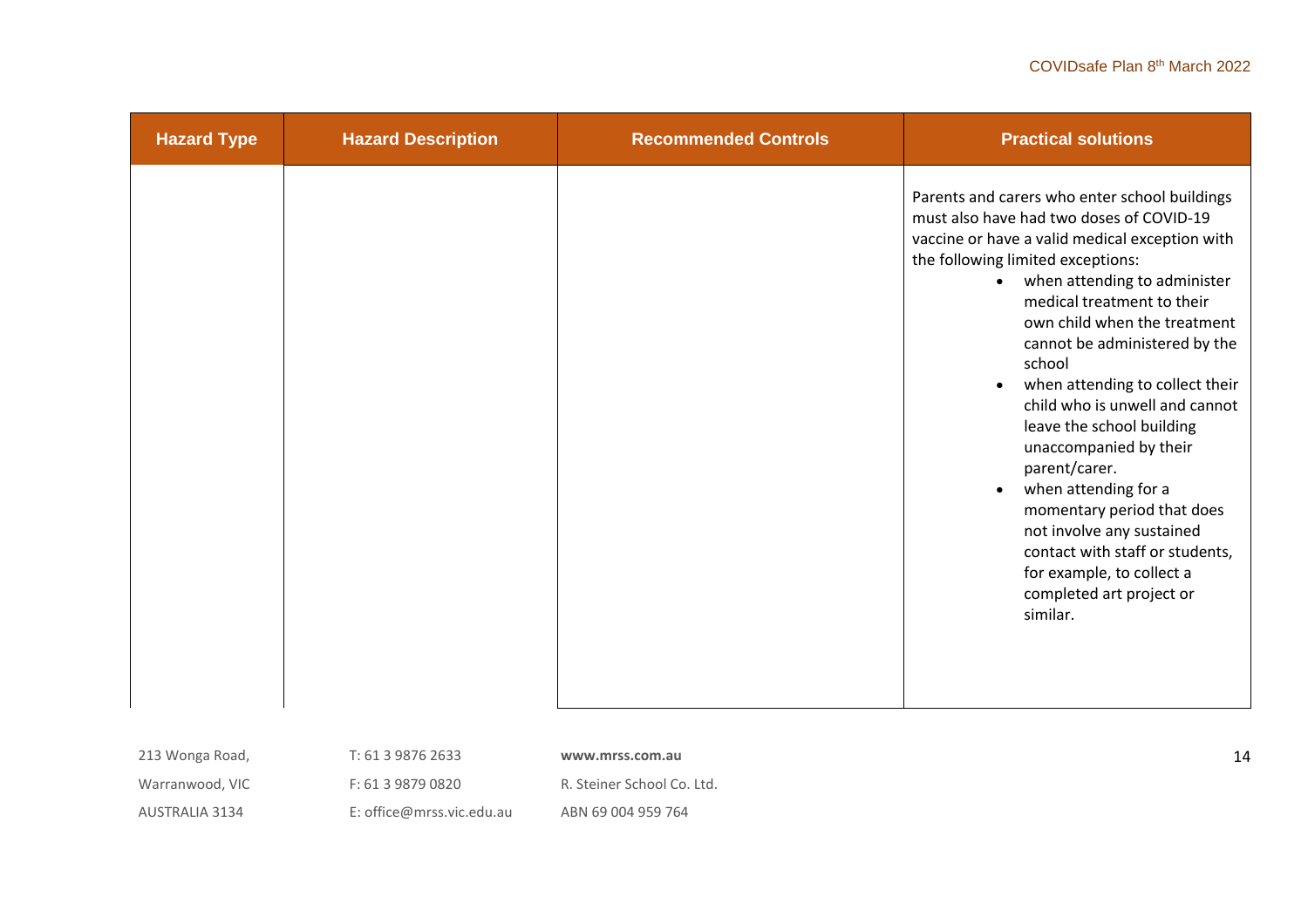| <b>Hazard Type</b> | <b>Hazard Description</b> | <b>Recommended Controls</b> | <b>Practical solutions</b>                                                                                                                                                                                       |
|--------------------|---------------------------|-----------------------------|------------------------------------------------------------------------------------------------------------------------------------------------------------------------------------------------------------------|
|                    |                           |                             | Parents and carers attending any event or<br>activity inside a school building including, but<br>not limited to tours, graduations, kindergarten<br>transition, are required to show evidence of<br>vaccination. |
|                    |                           |                             | Meetings and other discussions (such as<br>Student Support Group meetings) with parents<br>and carers who do not meet vaccination<br>requirements must be held outdoors.<br>No food or drink can be served.      |
|                    |                           |                             | Parents and carers attending school sites for<br>drop off and pick up who do not enter school<br>buildings do not need to comply with<br>vaccination requirements.                                               |
|                    |                           |                             | External providers who use or hire school<br>facilities outside of school hours must ensure<br>that use aligns with the Open Premises<br>Directions including vaccination requirements.                          |
| 213 Wonga Road,    | T: 61 3 9876 2633         | www.mrss.com.au             | 15                                                                                                                                                                                                               |

Warranwood, VIC

F: 61 3 9879 0820

R. Steiner School Co. Ltd.

AUSTRALIA 3134

E: office@mrss.vic.edu.au

ABN 69 004 959 764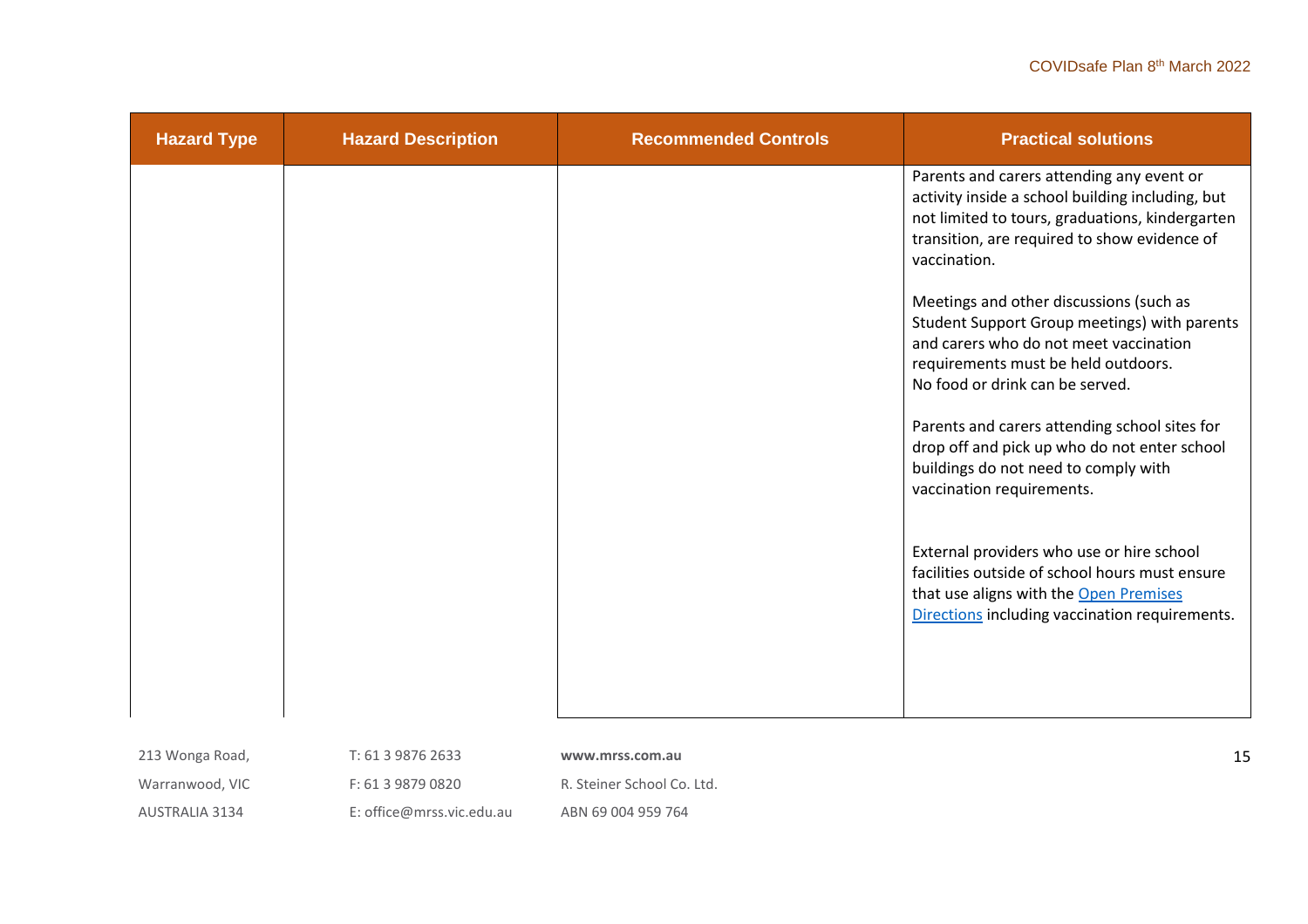| <b>Hazard Type</b>    | <b>Hazard Description</b> | <b>Recommended Controls</b>                                                                                                                                                           | <b>Practical solutions</b>                                                                                                                                                                                                                                                                           |
|-----------------------|---------------------------|---------------------------------------------------------------------------------------------------------------------------------------------------------------------------------------|------------------------------------------------------------------------------------------------------------------------------------------------------------------------------------------------------------------------------------------------------------------------------------------------------|
|                       |                           |                                                                                                                                                                                       | • Visitors to school grounds must comply<br>with density limits, face mask<br>requirements, QR code check-ins and<br>practise good hand hygiene.                                                                                                                                                     |
|                       |                           |                                                                                                                                                                                       | Visitors to school grounds must<br>comply with physical distancing and<br>face mask requirements, and<br>practise good hand hygiene.                                                                                                                                                                 |
|                       |                           |                                                                                                                                                                                       | School tours can resume. School tours<br>must align with public gathering limits<br>and density requirements, and<br>Vaccination requirements.                                                                                                                                                       |
|                       |                           | <b>Create COVIDSafe spaces and reduce</b><br>mixing of staff                                                                                                                          |                                                                                                                                                                                                                                                                                                      |
|                       |                           | • Continue to review & update work<br>rosters & timetables where possible to<br>ensure physical distancing and to<br>minimise the number of cohorts using<br>spaces within the school | • The current DET School Operations<br><b>Guide for Victorian Government Schools</b><br>advises that the school should minimise<br>the number of staff working across<br>multiple sites. Current permissions are<br>at the discretion of the OHS officer and<br>the Administration Group and are for |
| 213 Wonga Road,       | T: 61 3 9876 2633         | www.mrss.com.au                                                                                                                                                                       | 16                                                                                                                                                                                                                                                                                                   |
| Warranwood, VIC       | F: 61 3 9879 0820         | R. Steiner School Co. Ltd.                                                                                                                                                            |                                                                                                                                                                                                                                                                                                      |
| <b>AUSTRALIA 3134</b> | E: office@mrss.vic.edu.au | ABN 69 004 959 764                                                                                                                                                                    |                                                                                                                                                                                                                                                                                                      |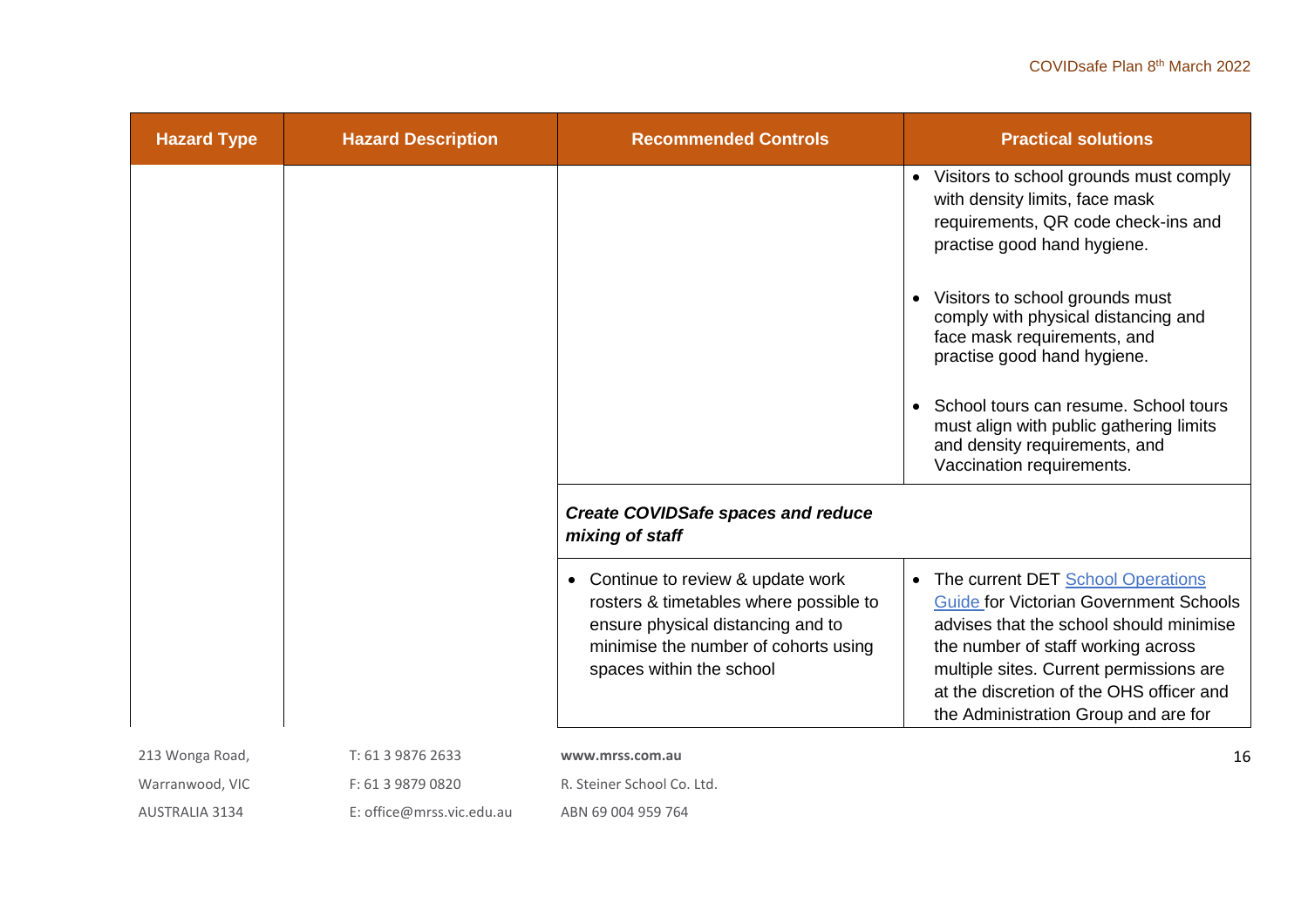| <b>Hazard Type</b> | <b>Hazard Description</b> | <b>Recommended Controls</b>                                              | <b>Practical solutions</b>                                                                                                                                                              |
|--------------------|---------------------------|--------------------------------------------------------------------------|-----------------------------------------------------------------------------------------------------------------------------------------------------------------------------------------|
|                    |                           |                                                                          | staff providing curriculum who cannot be<br>reasonably replaced.                                                                                                                        |
|                    |                           |                                                                          | Timetables for teaching staff are done<br>$\bullet$<br>each term and updated as required.                                                                                               |
|                    |                           |                                                                          | Cleaning rosters are adapted and<br>updated to meet the current<br>restrictions and ensure adequate<br>cleaning and sanitisation occurs on the<br>premises                              |
|                    |                           | Establish a system to capture staff<br>attendance on the school premises | • Outside of lockdown periods the<br>following applies:<br>-For staff who are timetabled/rostered<br>these timetables will be used to capture<br>staff attendance onsite.               |
|                    |                           |                                                                          | -All non-timetabled and casual staff<br>would fill in an "Emergency Teaching or<br>Casual Staff Record" form which will<br>capture their attendance onsite for any<br>days they worked. |
|                    |                           |                                                                          | The current DET School Operations<br>$\bullet$<br>Guide states that staff are not required<br>to use the Vic Government QR Codes to<br>check in                                         |
| 213 Wonga Road,    | T: 61 3 9876 2633         | www.mrss.com.au                                                          | 17                                                                                                                                                                                      |
| Warranwood, VIC    | F: 61 3 9879 0820         | R. Steiner School Co. Ltd.                                               |                                                                                                                                                                                         |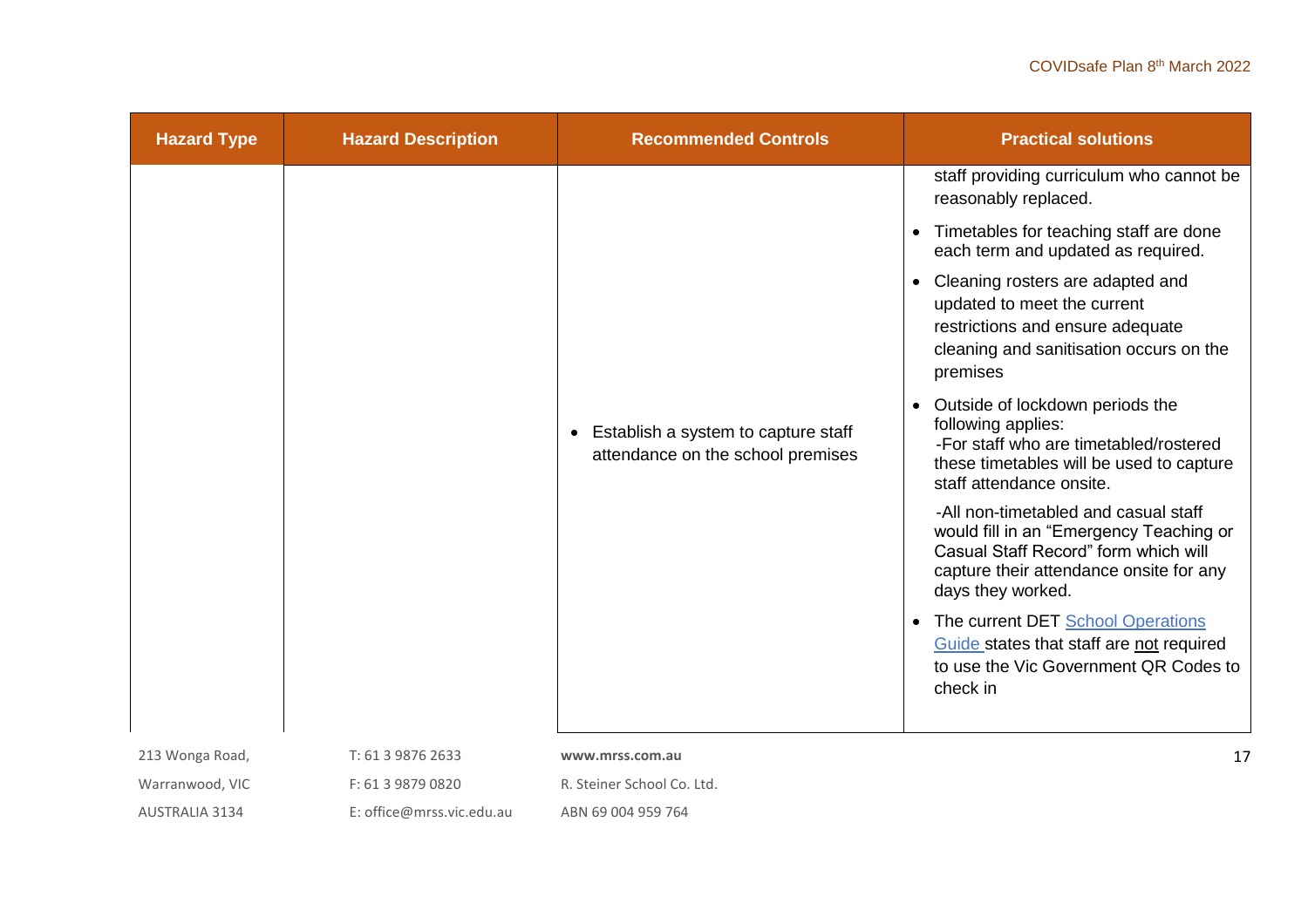| <b>Hazard Type</b> | <b>Hazard Description</b> | <b>Recommended Controls</b>                                                                                                   | <b>Practical solutions</b>                                                                                                                                                                                                                                                                                                                                                                                                                                                                                                                                                                                                                                                                                                                      |
|--------------------|---------------------------|-------------------------------------------------------------------------------------------------------------------------------|-------------------------------------------------------------------------------------------------------------------------------------------------------------------------------------------------------------------------------------------------------------------------------------------------------------------------------------------------------------------------------------------------------------------------------------------------------------------------------------------------------------------------------------------------------------------------------------------------------------------------------------------------------------------------------------------------------------------------------------------------|
|                    |                           | • Provide training to staff on physical<br>distancing expectations while working<br>and socialising (e.g. during lunchbreaks) | Physical distancing measures have<br>$\bullet$<br>been discussed with staff, via meetings<br>and in person, and have covered<br>socialising etiquette, including dining<br>room/lunch break practices.<br>Physical distancing etiquette has also<br>$\bullet$<br>been discussed with students.<br>Signage that outlines physical<br>$\bullet$<br>distancing requirements has been<br>placed up in relevant areas of the<br>school.<br>DET School Operation Guides are also<br>$\bullet$<br>communicated to staff by way of email,<br>and these guides include information<br>about physical distancing requirements<br>Measurements have been taken of<br>$\bullet$<br>offices and modifications made<br>(shifting furniture) in some spaces to |
|                    |                           |                                                                                                                               |                                                                                                                                                                                                                                                                                                                                                                                                                                                                                                                                                                                                                                                                                                                                                 |
| 213 Wonga Road,    | T: 61 3 9876 2633         | www.mrss.com.au                                                                                                               | 18                                                                                                                                                                                                                                                                                                                                                                                                                                                                                                                                                                                                                                                                                                                                              |
| Warranwood, VIC    | F: 61 3 9879 0820         | R. Steiner School Co. Ltd.                                                                                                    |                                                                                                                                                                                                                                                                                                                                                                                                                                                                                                                                                                                                                                                                                                                                                 |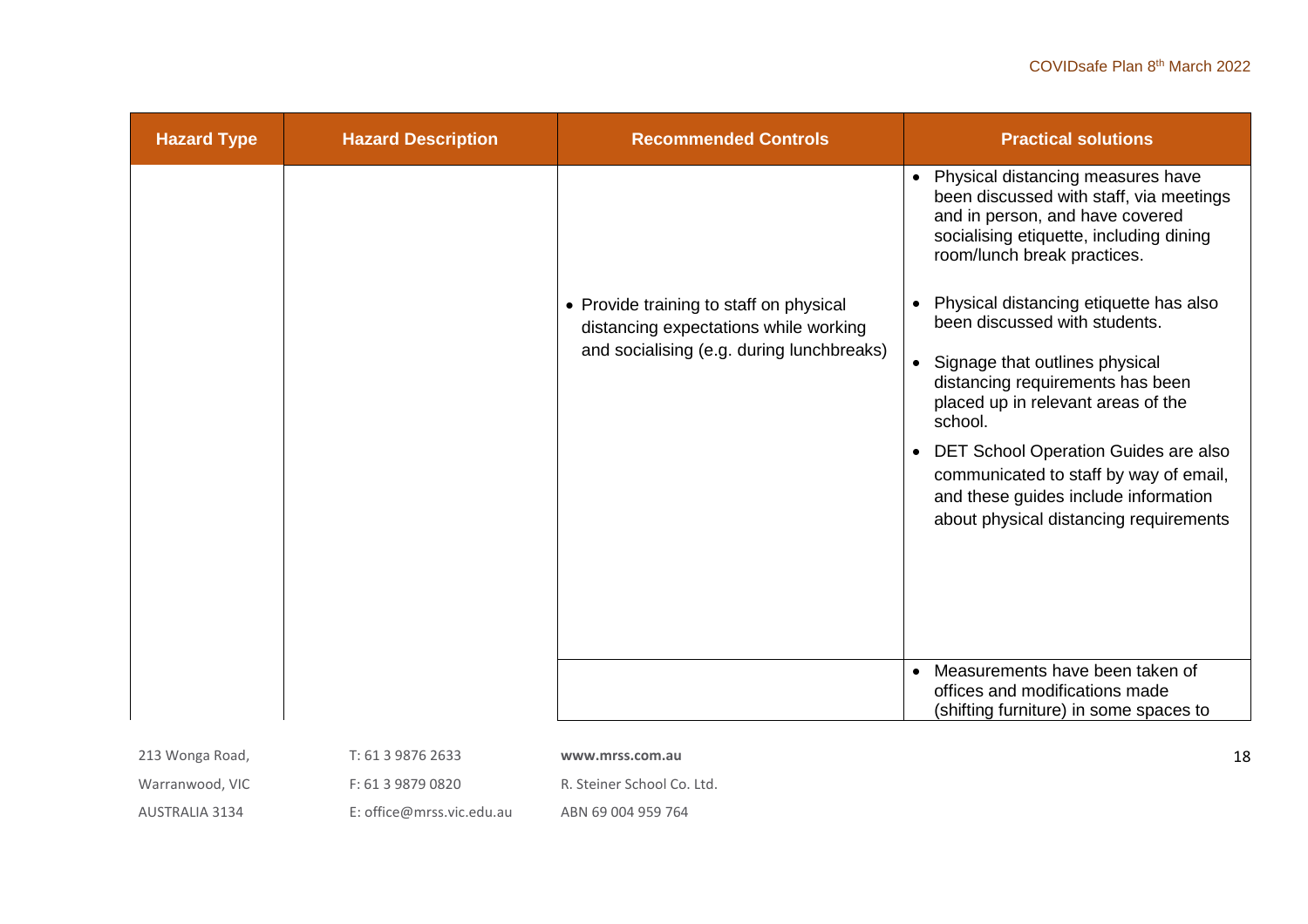| <b>Hazard Type</b> | <b>Hazard Description</b> | <b>Recommended Controls</b>                                                           | <b>Practical solutions</b>                                                                                                                                                                                                                                                                                                                                                                                                                                                                                                                                                                                                                                                                                                                                                                                                                              |
|--------------------|---------------------------|---------------------------------------------------------------------------------------|---------------------------------------------------------------------------------------------------------------------------------------------------------------------------------------------------------------------------------------------------------------------------------------------------------------------------------------------------------------------------------------------------------------------------------------------------------------------------------------------------------------------------------------------------------------------------------------------------------------------------------------------------------------------------------------------------------------------------------------------------------------------------------------------------------------------------------------------------------|
|                    |                           | • Review delivery protocols to limit<br>contact between delivery drivers and<br>staff | accommodate a spacing of 1.5mt<br>between staff.<br>The Dining Room also has social<br>distancing signs at the Tea and Coffee<br>area, to advise staff how many people<br>can be in this space, whilst socially<br>distancing. All staff and students must<br>wear a mask in these areas, unless<br>eating or drinking.<br>Delivery drivers must come to the main<br>$\bullet$<br>office when they are onsite.<br>Delivery drivers must wear a face mask<br>$\bullet$<br>at all times when on the school<br>premises, unless a lawful exception<br>applies.<br>In some instances, delivery drivers may<br>be directed to offload goods in cleaning<br>or stationery areas, and efforts will be<br>made to limit their movement to only<br>those areas they need to be in. This<br>includes staff providing clear and direct<br>instructions to drivers. |

| 213 Wonga Road,       | T: 61 3 9876 2633         | www.mrss.com.au            | 19 |
|-----------------------|---------------------------|----------------------------|----|
| Warranwood, VIC       | F: 61 3 9879 0820         | R. Steiner School Co. Ltd. |    |
| <b>AUSTRALIA 3134</b> | E: office@mrss.vic.edu.au | ABN 69 004 959 764         |    |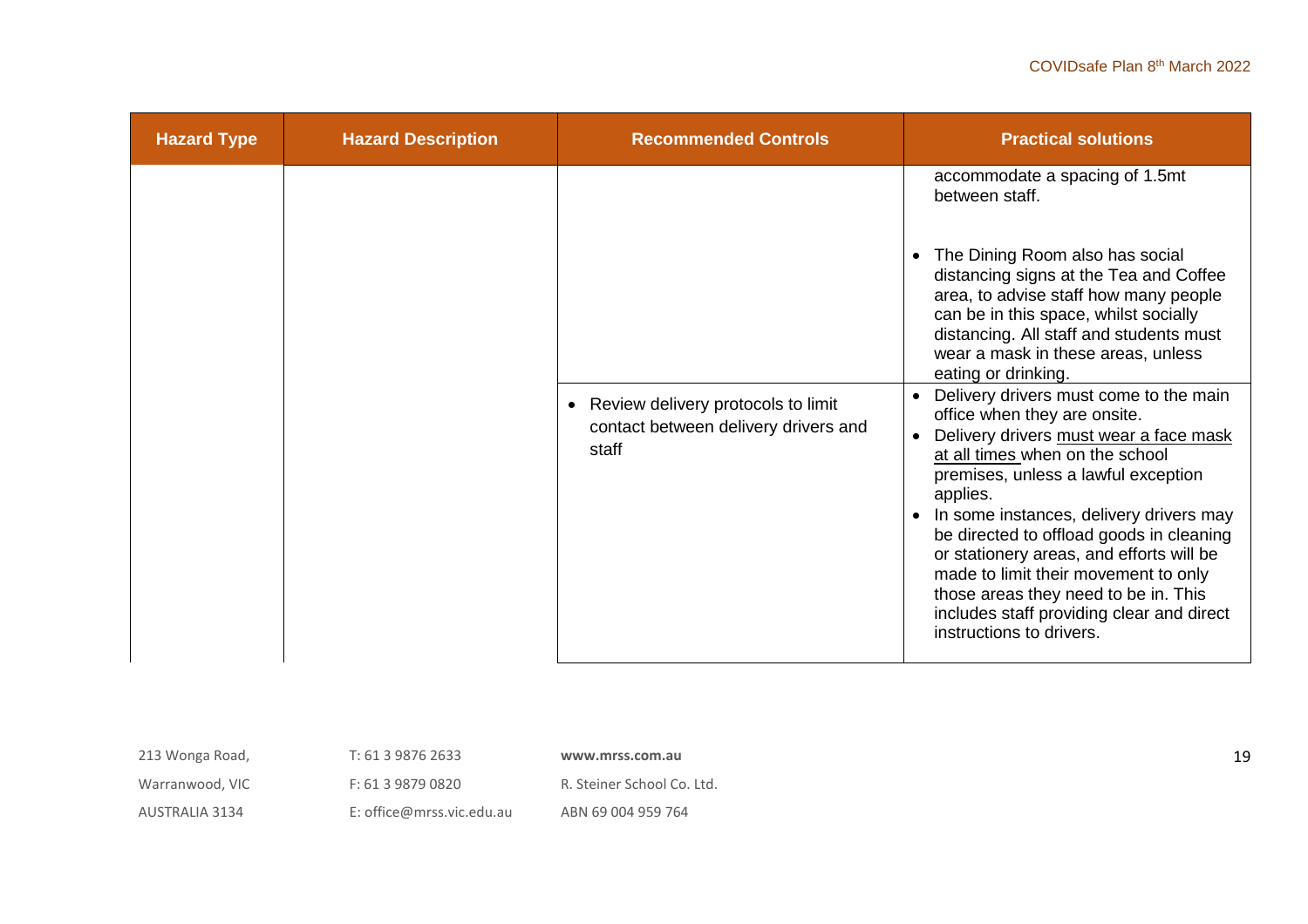| <b>Hazard Type</b>    | <b>Hazard Description</b> | <b>Recommended Controls</b>                                                                                                                                                                                           | <b>Practical solutions</b>                                                                                                                                                                                                                                                                                                       |
|-----------------------|---------------------------|-----------------------------------------------------------------------------------------------------------------------------------------------------------------------------------------------------------------------|----------------------------------------------------------------------------------------------------------------------------------------------------------------------------------------------------------------------------------------------------------------------------------------------------------------------------------|
|                       |                           | Considerations for reducing the amount<br>$\bullet$<br>of time staff and students are spending<br>in enclosed spaces<br>Minimise the build-up of staff/students<br>$\bullet$<br>waiting to enter/exit the school site | The school has multiple entry/exit points<br>$\bullet$<br>which are in use, and which assist us to<br>limit points of congestion                                                                                                                                                                                                 |
|                       |                           | Camps and excursions<br>$\bullet$                                                                                                                                                                                     | Camps and excursions for Victorian<br>$\bullet$<br>schools can resume<br>Students are asked to undertake RAT<br>tests before attending camp, and after<br>camp.                                                                                                                                                                  |
|                       |                           | Events/activities meetings and<br>assemblies on school premises<br>Schools must refer to current School<br>Operations Guide advice for permitted<br>events/activities and excursions and<br>interschool sport.        | Outdoor events are strongly<br>encouraged.<br>Assemblies and other events exclusive<br>$\bullet$<br>to staff and students can resume.<br>Formals, graduations, and other<br>$\bullet$<br>ceremonies (including events with<br>parents/carers and other guests) can<br>resume however they must align with<br>community settings. |
|                       |                           |                                                                                                                                                                                                                       | • All adults must be fully vaccinated to<br>attend events inside school<br>buildings.                                                                                                                                                                                                                                            |
| 213 Wonga Road,       | T: 61 3 9876 2633         | www.mrss.com.au                                                                                                                                                                                                       | 20                                                                                                                                                                                                                                                                                                                               |
| Warranwood, VIC       | F: 61 3 9879 0820         | R. Steiner School Co. Ltd.                                                                                                                                                                                            |                                                                                                                                                                                                                                                                                                                                  |
| <b>AUSTRALIA 3134</b> | E: office@mrss.vic.edu.au | ABN 69 004 959 764                                                                                                                                                                                                    |                                                                                                                                                                                                                                                                                                                                  |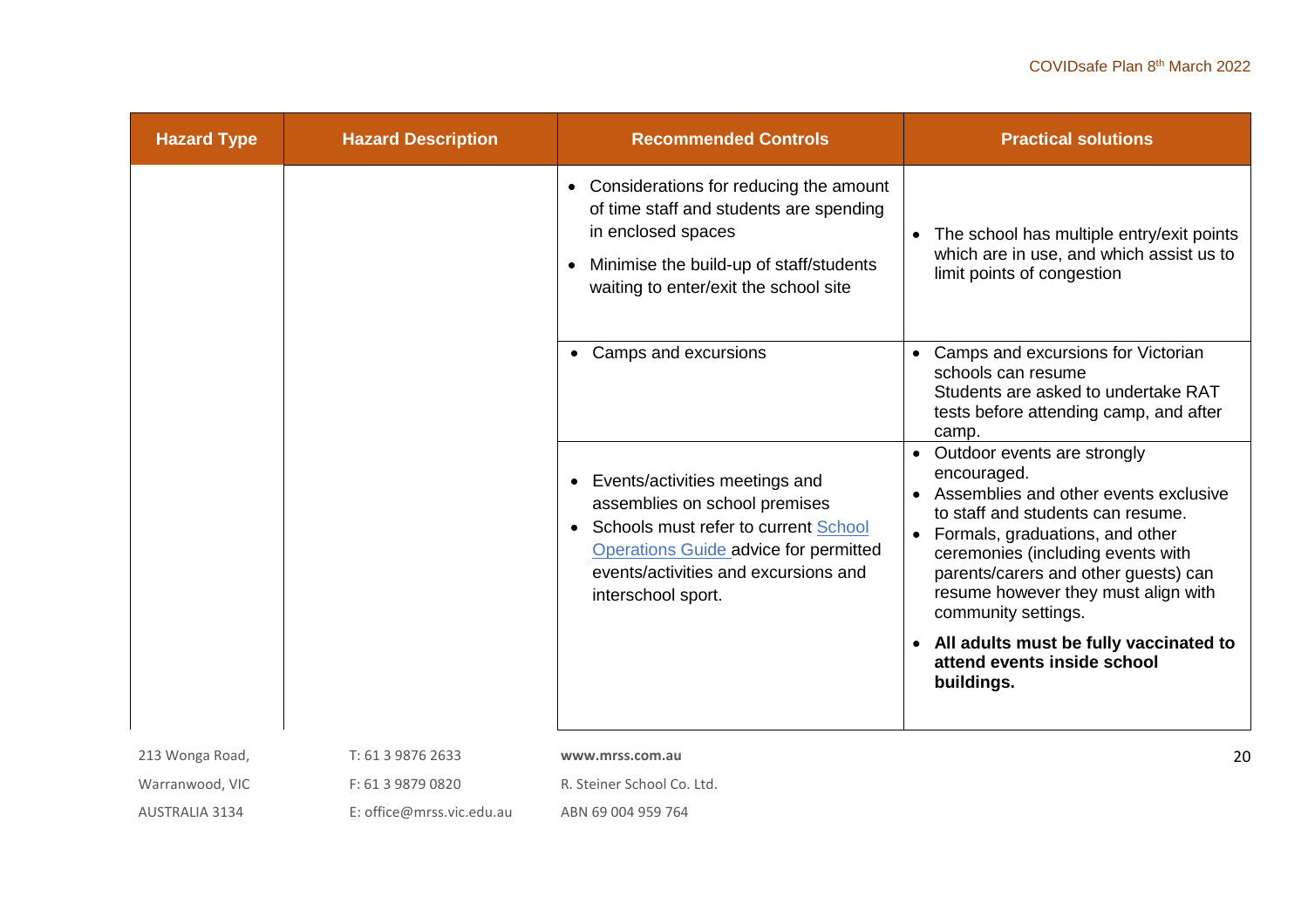| <b>Hazard Type</b> | <b>Hazard Description</b> | <b>Recommended Controls</b>                                                                                                                                                         | <b>Practical solutions</b>                                                                                                                                                                                                                                                                                                                                                                                                                                                                                    |
|--------------------|---------------------------|-------------------------------------------------------------------------------------------------------------------------------------------------------------------------------------|---------------------------------------------------------------------------------------------------------------------------------------------------------------------------------------------------------------------------------------------------------------------------------------------------------------------------------------------------------------------------------------------------------------------------------------------------------------------------------------------------------------|
|                    |                           | • Use of school facilities by community<br>and sport groups<br>Please see the <b>School Operations</b><br>Guide for advice and requirements for<br>hosting markets on school sites. | Is permitted subject to guidance in the<br><b>School Operations Guide</b>                                                                                                                                                                                                                                                                                                                                                                                                                                     |
|                    |                           | • Outside School Hours Care                                                                                                                                                         | Outside School Hours Care programs<br>can operate for all students.                                                                                                                                                                                                                                                                                                                                                                                                                                           |
|                    |                           | <b>Community Groups</b><br>$\bullet$                                                                                                                                                | Community Groups are permitted to<br>use school facilities at this time in<br>accordance with the School<br><b>Operations Guide</b>                                                                                                                                                                                                                                                                                                                                                                           |
|                    |                           | Woodwind and brass instruments,<br>singing, voice projection and dance                                                                                                              | Singing and playing wind and brass<br>instruments can occur under<br>Department of Health recommendations<br>if recommendations to reduce<br>transmission risk are followed.<br>Recommendations include moving<br>outdoors, increasing ventilation, physical<br>distancing of two metres between<br>performers and five metres between<br>performers and the audience, reducing<br>the number of people, or reducing the<br>length of time an activity is conducted.<br>Further advice on ways to reduce risk |
| 213 Wonga Road,    | T: 61 3 9876 2633         | www.mrss.com.au                                                                                                                                                                     | 21                                                                                                                                                                                                                                                                                                                                                                                                                                                                                                            |
| Warranwood, VIC    | F: 61 3 9879 0820         | R. Steiner School Co. Ltd.                                                                                                                                                          |                                                                                                                                                                                                                                                                                                                                                                                                                                                                                                               |
| AUSTRALIA 3134     | E: office@mrss.vic.edu.au | ABN 69 004 959 764                                                                                                                                                                  |                                                                                                                                                                                                                                                                                                                                                                                                                                                                                                               |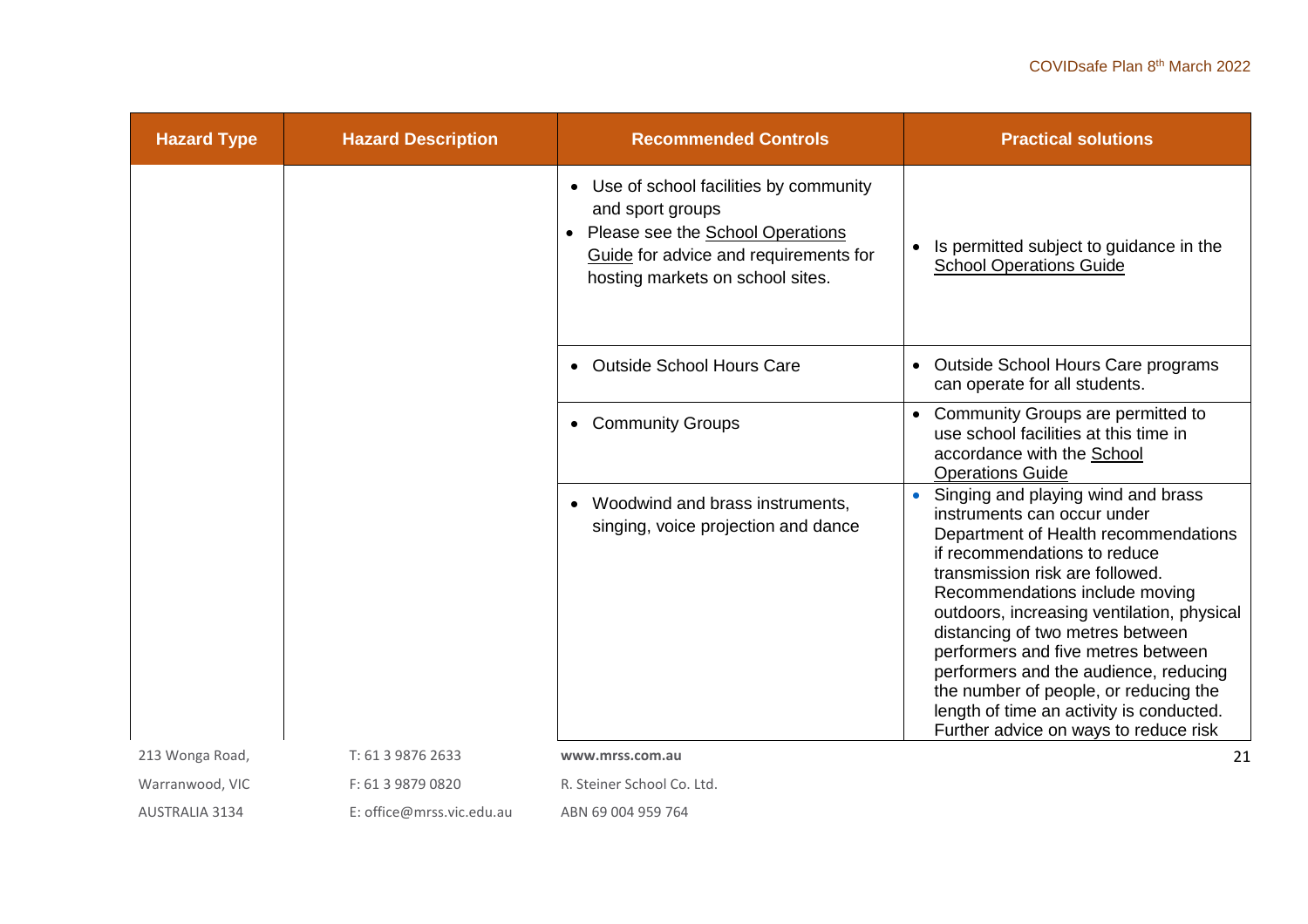| <b>Hazard Type</b>    | <b>Hazard Description</b> | <b>Recommended Controls</b>                                                         | <b>Practical solutions</b>                                                                                                                                                                                                                                                                  |
|-----------------------|---------------------------|-------------------------------------------------------------------------------------|---------------------------------------------------------------------------------------------------------------------------------------------------------------------------------------------------------------------------------------------------------------------------------------------|
|                       |                           |                                                                                     | can be found in DH guidance: COVID-<br>19 transmission from air-circulating,<br>wind-blowing devices and activities.<br>Music teachers, including those who<br>$\bullet$<br>work across multiple sites, can resume<br>onsite, provided mandatory vaccination<br>requirements have been met. |
|                       |                           | Sport and recreation<br>$\bullet$                                                   | Interschool sports are permitted<br>across Victoria. It is recommended<br>that cohorts of students and schools<br>are not mixed.                                                                                                                                                            |
|                       |                           | Playgrounds<br>$\bullet$                                                            | Playgrounds are open for school use<br>during school hours and community<br>use outside of school hours.                                                                                                                                                                                    |
|                       |                           | <b>Drinking Fountains</b><br>$\bullet$                                              | These remain open, but daily cleaning<br>and sanitising is rostered                                                                                                                                                                                                                         |
|                       |                           | <b>Bus and Public Transport</b><br>Requirements                                     | In relation to Public Transport:<br>$\bullet$<br>School bus services across the state<br>will continue to operate as normal.                                                                                                                                                                |
|                       |                           |                                                                                     | Masks must be worn on the bus by<br><b>Adults and Children</b>                                                                                                                                                                                                                              |
|                       |                           | Provide guidance to staff on the<br>$\bullet$<br>effective use of the workplace OHS | • To the OHS Administration Officer<br>at MRSS and all OHS matters<br>should be reported via the                                                                                                                                                                                            |
| 213 Wonga Road,       | T: 61 3 9876 2633         | www.mrss.com.au                                                                     | 22                                                                                                                                                                                                                                                                                          |
| Warranwood, VIC       | F: 61 3 9879 0820         | R. Steiner School Co. Ltd.                                                          |                                                                                                                                                                                                                                                                                             |
| <b>AUSTRALIA 3134</b> | E: office@mrss.vic.edu.au | ABN 69 004 959 764                                                                  |                                                                                                                                                                                                                                                                                             |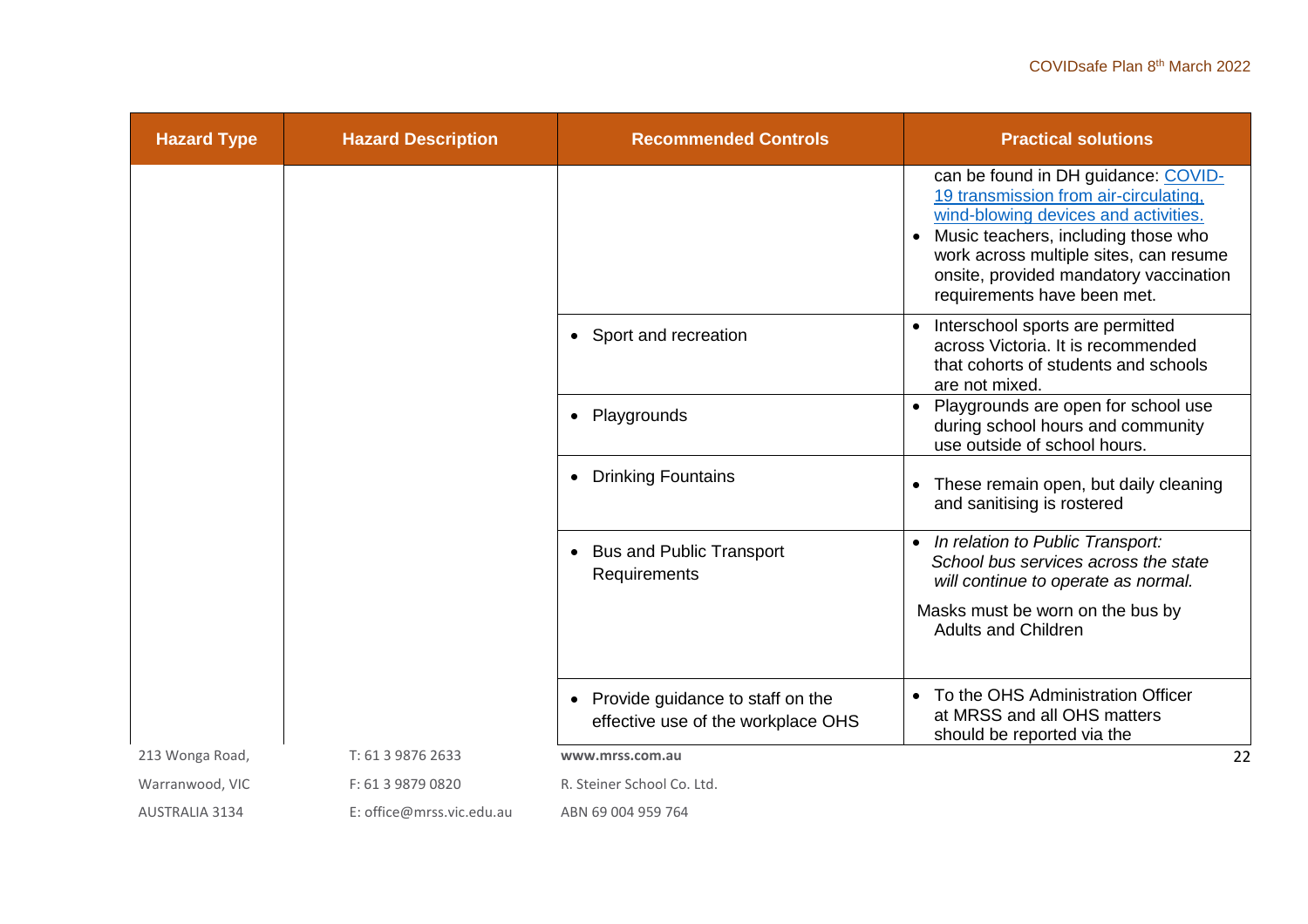| <b>Hazard Type</b>    | <b>Hazard Description</b> | <b>Recommended Controls</b>                                                                                                                                                                                                                                                                                                                                                                                                                                                                                    | <b>Practical solutions</b>                                                                                       |
|-----------------------|---------------------------|----------------------------------------------------------------------------------------------------------------------------------------------------------------------------------------------------------------------------------------------------------------------------------------------------------------------------------------------------------------------------------------------------------------------------------------------------------------------------------------------------------------|------------------------------------------------------------------------------------------------------------------|
|                       |                           | reporting system (where available) for<br>relevant Covid related reporting                                                                                                                                                                                                                                                                                                                                                                                                                                     | following methods: Email:<br>ohs@mrss.vic.edu.au<br>Phone: 03 9876 2633 or call extension<br>146 (internal only) |
|                       |                           | <b>Ventilation</b>                                                                                                                                                                                                                                                                                                                                                                                                                                                                                             |                                                                                                                  |
|                       |                           | Schools are required to increase fresh air flow into indoor spaces (including shared<br>spaces, staff areas and thoroughfares) whenever possible. Staff and students should<br>maximise the use of outdoor learning areas or environments wherever possible,<br>including as an alternative to staff areas                                                                                                                                                                                                     |                                                                                                                  |
|                       |                           | <b>Natural ventilation</b>                                                                                                                                                                                                                                                                                                                                                                                                                                                                                     |                                                                                                                  |
|                       |                           | Keep all windows, doors and vents open as much of the day as possible and when<br>unoccupied, if practicable.<br>Keep these openings clear of any obstruction to air flow.<br>Door jambs should be used to keep doors open.<br>Aim to open windows and vents that are higher or towards the ceiling during poor or<br>windy weather.<br>Exhaust fans are to be used as much as possible.<br>Take measures to maintain thermal, noise and other comforts, such as flexible<br>uniform and seating arrangements. |                                                                                                                  |
|                       |                           | <b>Mechanical ventilation</b>                                                                                                                                                                                                                                                                                                                                                                                                                                                                                  |                                                                                                                  |
|                       |                           | use external air rather than recycling, where possible.                                                                                                                                                                                                                                                                                                                                                                                                                                                        | Air recirculation should be eliminated or minimised by setting air conditioning units to                         |
| 213 Wonga Road,       | T: 61 3 9876 2633         | www.mrss.com.au                                                                                                                                                                                                                                                                                                                                                                                                                                                                                                | 23                                                                                                               |
| Warranwood, VIC       | F: 61 3 9879 0820         | R. Steiner School Co. Ltd.                                                                                                                                                                                                                                                                                                                                                                                                                                                                                     |                                                                                                                  |
| <b>AUSTRALIA 3134</b> | E: office@mrss.vic.edu.au | ABN 69 004 959 764                                                                                                                                                                                                                                                                                                                                                                                                                                                                                             |                                                                                                                  |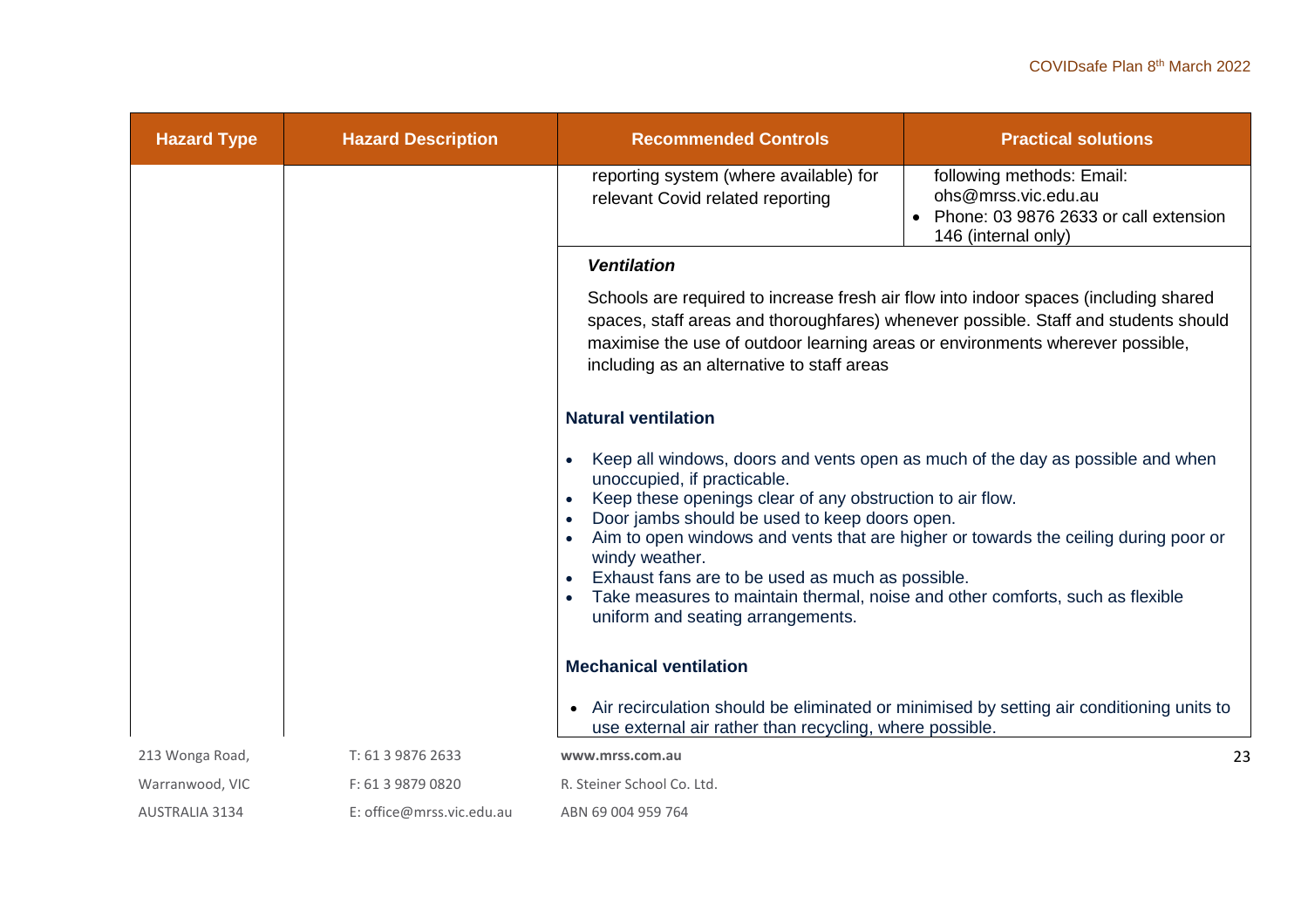| <b>Hazard Type</b> | <b>Hazard Description</b> | <b>Recommended Controls</b>                                                                                                                                                                                                                                                                                                                                                                                                                                                                                                                                                                                                                                                                                                                        | <b>Practical solutions</b> |
|--------------------|---------------------------|----------------------------------------------------------------------------------------------------------------------------------------------------------------------------------------------------------------------------------------------------------------------------------------------------------------------------------------------------------------------------------------------------------------------------------------------------------------------------------------------------------------------------------------------------------------------------------------------------------------------------------------------------------------------------------------------------------------------------------------------------|----------------------------|
|                    |                           | Not all mechanical systems can operate using outside air (for example, most split<br>systems). Air conditioners that are unable to bring in outside air should not be<br>considered as providing mechanical ventilation.<br>Demand-controlled ventilation controls that reduce air supply based on occupancy or<br>temperature should be disabled.<br>Air conditioning filters should be maintained according to maintenance plans, checked<br>and cleaned.<br>Turn on mechanical ventilation, where available and practicable, is to run systems<br>during school hours including when rooms are unoccupied, and if possible, ideally<br>2 hours before and after the use of a space. Where available, timers can be used to<br>manage operation. |                            |
|                    |                           | Use of natural and mechanical ventilation at the same time                                                                                                                                                                                                                                                                                                                                                                                                                                                                                                                                                                                                                                                                                         |                            |
|                    |                           | Natural and mechanical ventilation should be used together as much as practical and<br>$\bullet$<br>possible.<br>Air conditioners may be used to provide thermal comfort, however if they cannot use<br>outside air, then they need to be used with other ventilation strategies.<br>Using more than one ventilation method creates greater opportunity to create a<br>$\bullet$<br>comfortable learning environment and maximising ventilation.                                                                                                                                                                                                                                                                                                   |                            |
|                    |                           | Use of fans                                                                                                                                                                                                                                                                                                                                                                                                                                                                                                                                                                                                                                                                                                                                        |                            |
|                    |                           | Fans are only to be used with other natural and mechanical methods in place.<br>$\bullet$                                                                                                                                                                                                                                                                                                                                                                                                                                                                                                                                                                                                                                                          |                            |
|                    |                           | Fans should not be used if a person with respiratory symptoms is in the room.                                                                                                                                                                                                                                                                                                                                                                                                                                                                                                                                                                                                                                                                      |                            |
|                    |                           | If used, ceiling fans can be operated on the winter setting (where air is drawn<br>upwards) and at the lowest speed.                                                                                                                                                                                                                                                                                                                                                                                                                                                                                                                                                                                                                               |                            |
| 213 Wonga Road,    | T: 61 3 9876 2633         | www.mrss.com.au                                                                                                                                                                                                                                                                                                                                                                                                                                                                                                                                                                                                                                                                                                                                    | 24                         |
| Warranwood, VIC    | F: 61 3 9879 0820         | R. Steiner School Co. Ltd.                                                                                                                                                                                                                                                                                                                                                                                                                                                                                                                                                                                                                                                                                                                         |                            |

ABN 69 004 959 764

AUSTRALIA 3134

E: office@mrss.vic.edu.au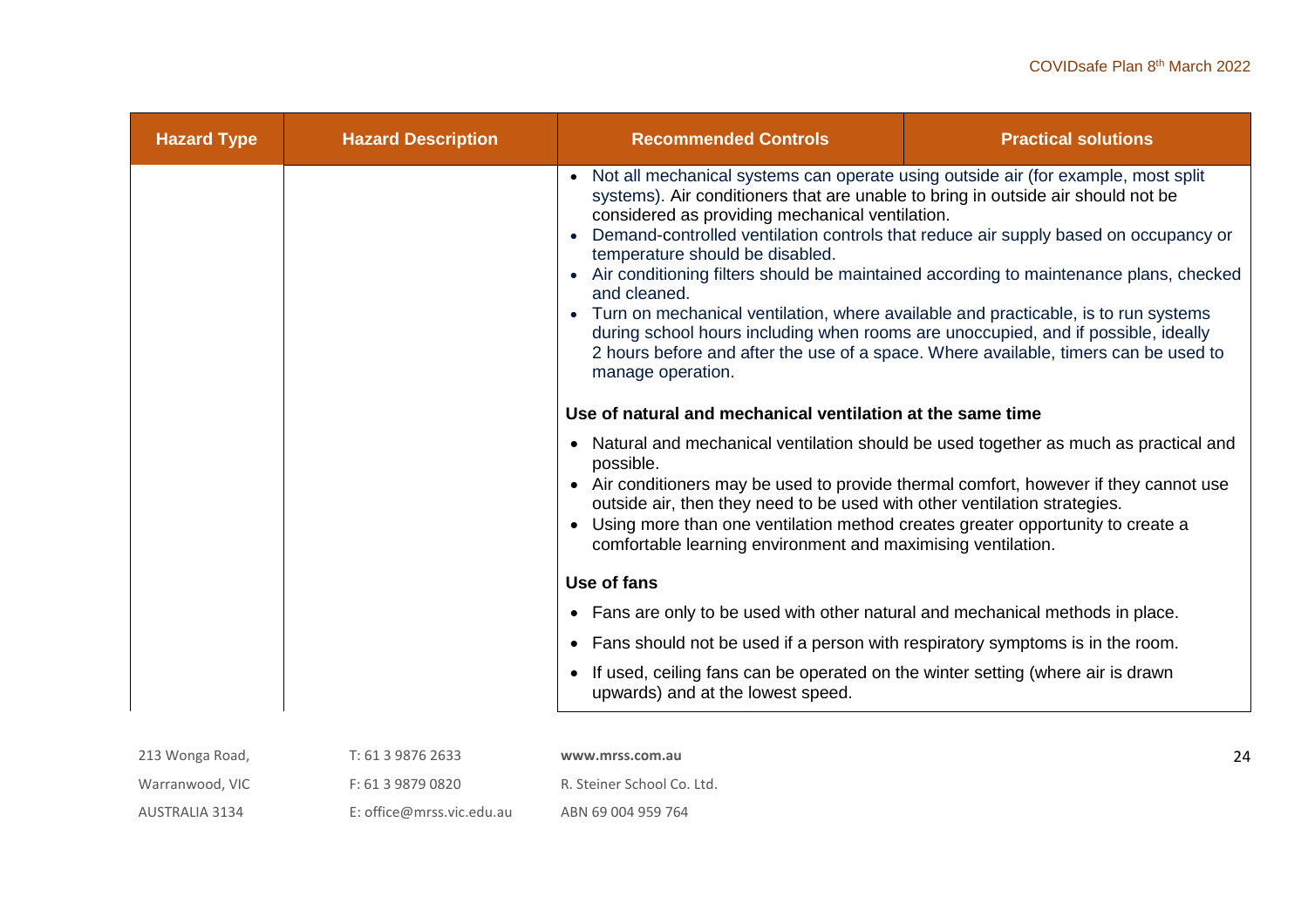| <b>Hazard Type</b>    | <b>Hazard Description</b> | <b>Recommended Controls</b>                                                                                                                                                                                                                                                                                                           | <b>Practical solutions</b>                                                          |
|-----------------------|---------------------------|---------------------------------------------------------------------------------------------------------------------------------------------------------------------------------------------------------------------------------------------------------------------------------------------------------------------------------------|-------------------------------------------------------------------------------------|
|                       |                           | • If used, ceiling fans can be operated on the winter setting (where possible) and lowest<br>speed.                                                                                                                                                                                                                                   |                                                                                     |
|                       |                           | • Other fans, such as pedestal fans, should not be directed to blow air from one person<br>directly past another and should be set to the lowest speed.                                                                                                                                                                               |                                                                                     |
|                       |                           | • Bathrooms, kitchens, and thoroughfares (hallways, corridors)                                                                                                                                                                                                                                                                        |                                                                                     |
|                       |                           | All available mechanical and natural ventilation options in bathrooms and kitchens<br>should be operated for as much of the day as possible.                                                                                                                                                                                          |                                                                                     |
|                       |                           | Maximise natural and/or mechanical ventilation in thoroughfares and minimise<br>gathering in these spaces.                                                                                                                                                                                                                            |                                                                                     |
|                       |                           | The use of enclosed spaces with little or no ventilation should be minimised, and limit<br>numbers in the space.                                                                                                                                                                                                                      |                                                                                     |
|                       |                           | • Poor outdoor air quality                                                                                                                                                                                                                                                                                                            |                                                                                     |
|                       |                           | smoke and other events reducing outside air quality.                                                                                                                                                                                                                                                                                  | Monitor the VicEmergency App for risk warnings and advice on thunderstorm asthma,   |
|                       |                           | Action to protect students during periods of poor outdoor air quality (such as smoke,<br>thunderstorm asthma events) takes priority.                                                                                                                                                                                                  |                                                                                     |
|                       |                           | Take steps to close windows and doors, set air conditioners to re-circulate air, and<br>enhance other COVID safe behaviours and controls, including cohorting, reduced<br>class density and staggering classes, face masks until risk is reduced as advised by<br>public health or emergency services (through the VicEmergency App). |                                                                                     |
|                       |                           | Minimise using spaces that can't be ventilated with fresh outdoor air.                                                                                                                                                                                                                                                                |                                                                                     |
|                       |                           | Avoid or reduce the use of spaces that can't be ventilated with fresh outdoor air,                                                                                                                                                                                                                                                    | including spaces with windows that don't open or open to environments with poor air |
| 213 Wonga Road,       | T: 61 3 9876 2633         | www.mrss.com.au                                                                                                                                                                                                                                                                                                                       | 25                                                                                  |
| Warranwood, VIC       | F: 61 3 9879 0820         | R. Steiner School Co. Ltd.                                                                                                                                                                                                                                                                                                            |                                                                                     |
| <b>AUSTRALIA 3134</b> | E: office@mrss.vic.edu.au | ABN 69 004 959 764                                                                                                                                                                                                                                                                                                                    |                                                                                     |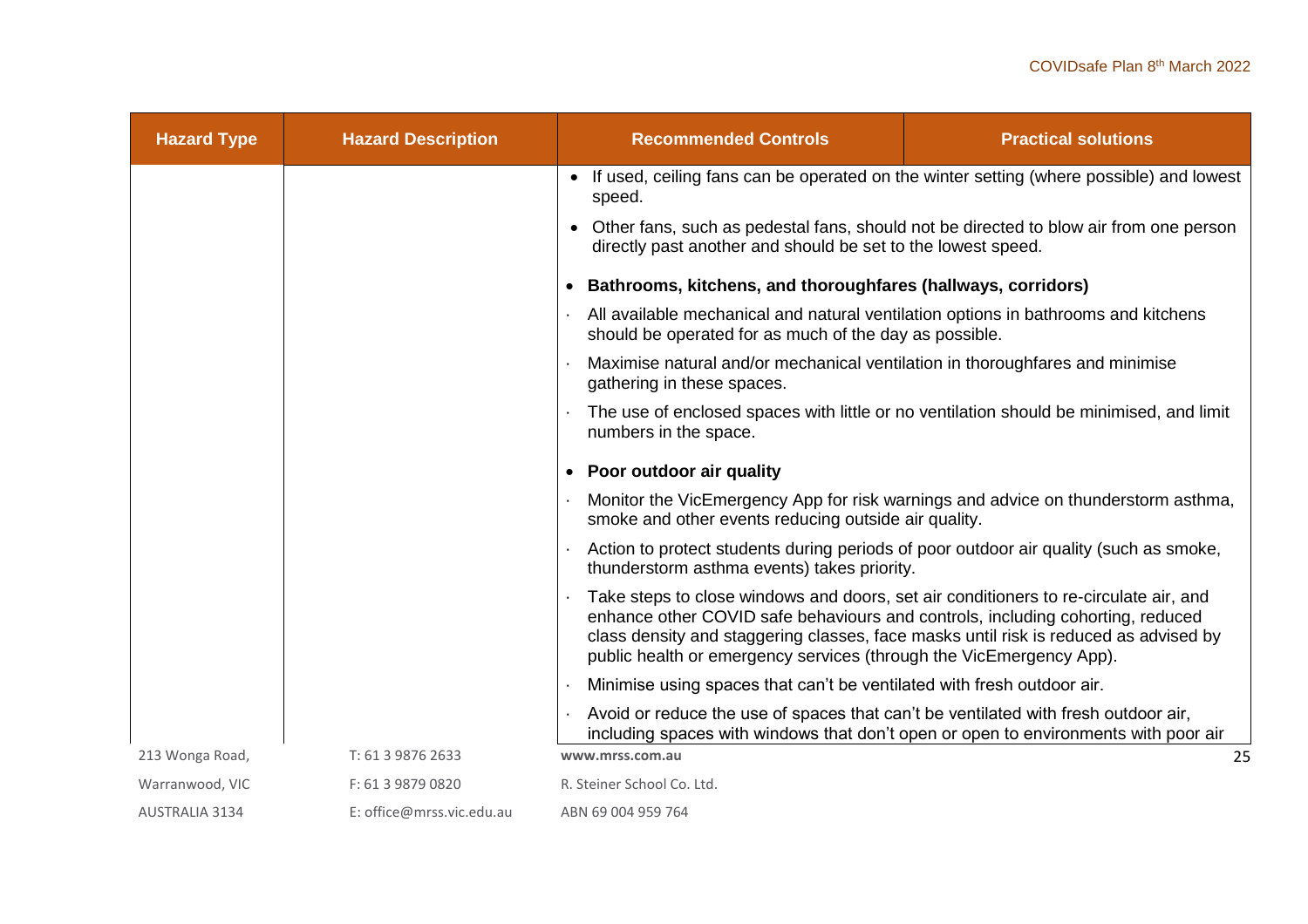| <b>Hazard Type</b> | <b>Hazard Description</b> | <b>Recommended Controls</b>                                                                                                                                                                                                                                                                                          | <b>Practical solutions</b>                                                                        |
|--------------------|---------------------------|----------------------------------------------------------------------------------------------------------------------------------------------------------------------------------------------------------------------------------------------------------------------------------------------------------------------|---------------------------------------------------------------------------------------------------|
|                    |                           | quality or other pollutants. Rotate the use of spaces that can be well ventilated if<br>required.                                                                                                                                                                                                                    |                                                                                                   |
|                    |                           | Maximise the use of outdoor learning areas or environments                                                                                                                                                                                                                                                           |                                                                                                   |
|                    |                           | <b>Vaccination</b>                                                                                                                                                                                                                                                                                                   |                                                                                                   |
|                    |                           | The Victorian Chief Health Officer has determined that COVID-19 vaccination is<br>mandatory for staff who work in schools. This includes principals, teachers,<br>administration and education support staff, including casual relief teachers (CRTs), pre-<br>service teachers, and Out of School Hours Care staff. |                                                                                                   |
|                    |                           | All staff are required to be fully vaccinated and to have their $3^{rd}$ dose (booster) by<br>February 25 <sup>th</sup> if they are already eligible, or within 3 months and 2 weeks of receiving a<br>second dose to continue working in an education setting (unless a medical exemption<br>applies)               |                                                                                                   |
|                    |                           | Vaccination is not mandatory for students, however in alignment with health advice,<br>vaccinations are strongly encouraged as the best way to protect individuals, families and<br>school communities from further outbreaks and the spread of COVID-19.                                                            |                                                                                                   |
|                    |                           | Vulnerable workforce or students                                                                                                                                                                                                                                                                                     |                                                                                                   |
|                    |                           | Refer to the advice in the <b>School</b><br>$\bullet$<br>Operations Guide in relation to the<br>supports available to assist schools to                                                                                                                                                                              | • Ensure consultation with OHS Officer,<br>timetablers and staff to enable workforce<br>planning. |

| 213 Wonga Road, | T: 61 3 9876 2633         | www.mrss.com.au            |
|-----------------|---------------------------|----------------------------|
| Warranwood, VIC | F: 61 3 9879 0820         | R. Steiner School Co. Ltd. |
| AUSTRALIA 3134  | E: office@mrss.vic.edu.au | ABN 69 004 959 764         |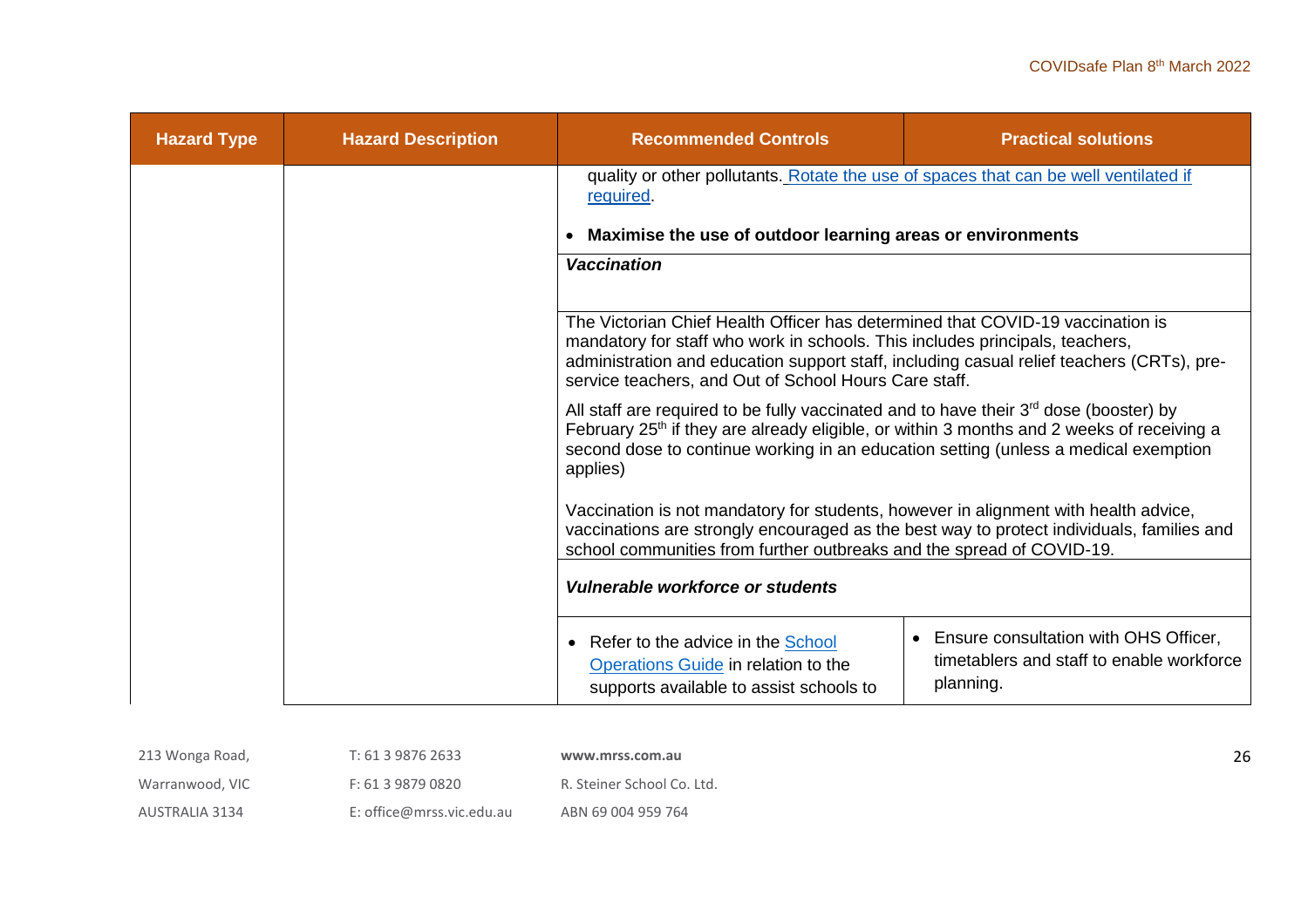| <b>Hazard Type</b>                                                                                                                                                                                                                                                                                                                                       | <b>Hazard Description</b>                                                                     | <b>Recommended Controls</b>                                                                                                                                                                                                                                                                                                                                                                                                                                                                                                                                                               | <b>Practical solutions</b>                                                                                                    |
|----------------------------------------------------------------------------------------------------------------------------------------------------------------------------------------------------------------------------------------------------------------------------------------------------------------------------------------------------------|-----------------------------------------------------------------------------------------------|-------------------------------------------------------------------------------------------------------------------------------------------------------------------------------------------------------------------------------------------------------------------------------------------------------------------------------------------------------------------------------------------------------------------------------------------------------------------------------------------------------------------------------------------------------------------------------------------|-------------------------------------------------------------------------------------------------------------------------------|
|                                                                                                                                                                                                                                                                                                                                                          |                                                                                               | support medically vulnerable staff and<br>students, including:                                                                                                                                                                                                                                                                                                                                                                                                                                                                                                                            | • Refer to the guidance in the in the<br><b>School Operations Guide to support</b><br>medically vulnerable staff and students |
|                                                                                                                                                                                                                                                                                                                                                          | Staff experiencing changes to<br>workload, including modification<br>in tasks and priorities. | When there are changes to workloads, encouraging staff to stay connected with<br>colleagues, and have regular conversations about tasks and priorities.<br>In addition to encouraging conversation with each other, staff will have the opportunity<br>to speak directly to a school representative about any stress, anxiety, or other<br>impacts in relation to COVID-19.                                                                                                                                                                                                               |                                                                                                                               |
| <b>Mental Health</b>                                                                                                                                                                                                                                                                                                                                     | Staff experiencing anxiety, stress<br>and uncertainty about the                               | This may include impacts to workload, balancing non-work-related demands,<br>workplace transitioning strategies (including Workcover) and workplace related<br>COVID-19 risks to personal health.<br>Staff welfare email distributed to all staff, offering staff support by way of conversation                                                                                                                                                                                                                                                                                          |                                                                                                                               |
| COVID-19 risks to their personal<br>and Wellbeing<br>health.<br>Balancing non-work-related<br>demands during COVID-19<br>Aggravation of stress caused by<br>pre-existing conditions (e.g.,<br>existing mental health conditions,<br>disabilities, vulnerable cohorts,<br>and staff on leave, including<br>Workers' Compensation or sick<br>leave, etc.). |                                                                                               | with appropriate school representatives.<br>As previously mentioned, we have also created a proforma for staff to provide<br>$\bullet$<br>feedback to the staff welfare group on issues around anxiety, aggression or stress<br>related to COVID-19. This feedback can be provided anonymously if required.<br>Feedback Forms should be filled in and returned to the <i>staff welfare group</i> on the<br>email address provided on the form.<br>Consult, communicate and check-in regularly with staff on how they are feeling with<br>the current situation, what supports might help. |                                                                                                                               |

| 213 Wonga Road, | T: 61 3 9876 2633         | www.mrss.com.au            |
|-----------------|---------------------------|----------------------------|
| Warranwood, VIC | F: 61 3 9879 0820         | R. Steiner School Co. Ltd. |
| AUSTRALIA 3134  | E: office@mrss.vic.edu.au | ABN 69 004 959 764         |

27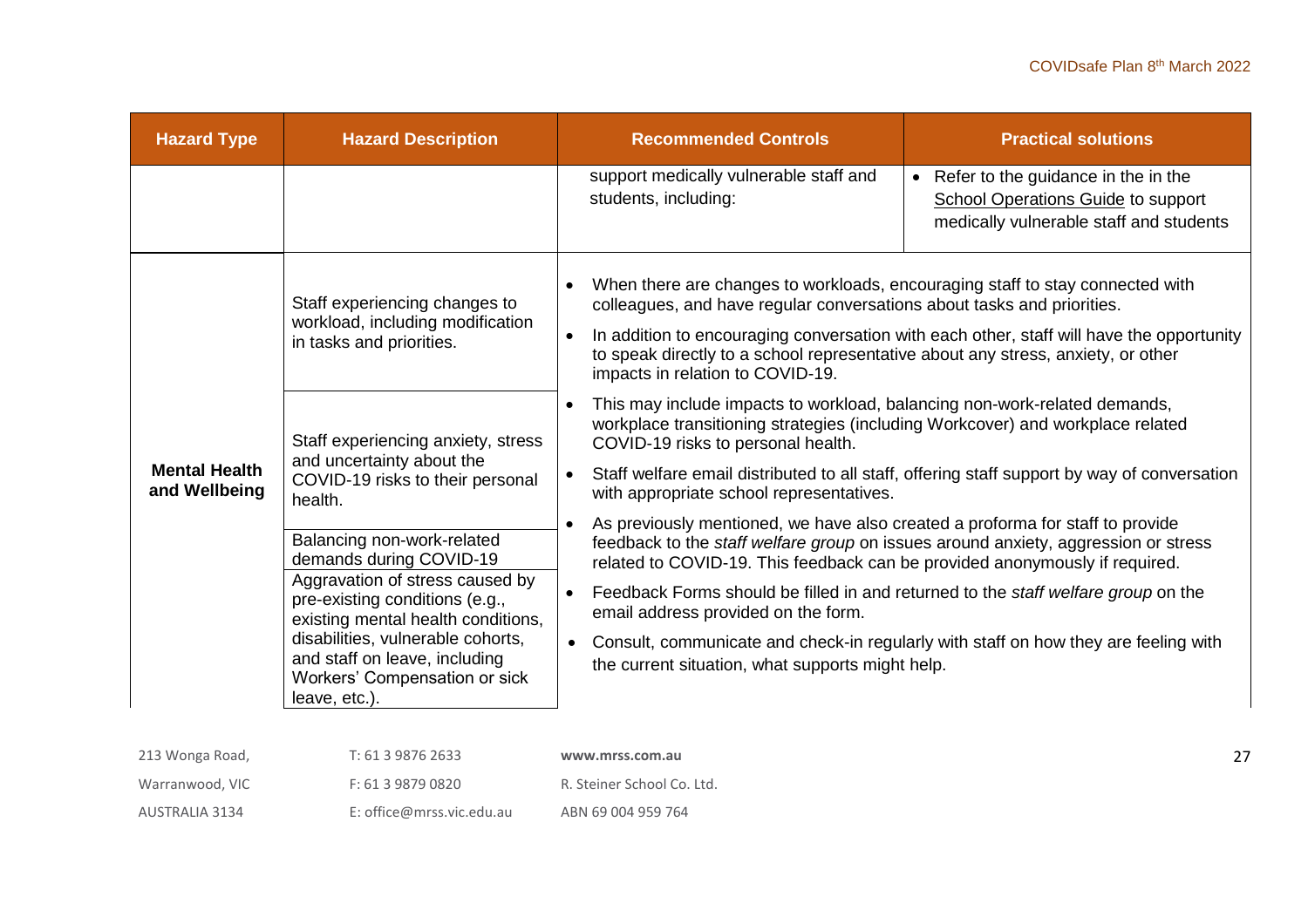| <b>Hazard Type</b> | <b>Hazard Description</b>                                                                                                                                                                                       | <b>Recommended Controls</b>                                                                                                                                        | <b>Practical solutions</b>                                                              |
|--------------------|-----------------------------------------------------------------------------------------------------------------------------------------------------------------------------------------------------------------|--------------------------------------------------------------------------------------------------------------------------------------------------------------------|-----------------------------------------------------------------------------------------|
|                    |                                                                                                                                                                                                                 | $\bullet$<br>tasks, priorities and the way work can be delivered.                                                                                                  | Have regular conversations to provide as much clarity and flexibility as possible about |
|                    | When a transition occurs either to or from remote learning, consider how best to<br>Exposure to family or gendered<br>enable staff to respond to the transition and adjust their planning to suit.<br>violence. |                                                                                                                                                                    |                                                                                         |
|                    |                                                                                                                                                                                                                 | Some staff have been significantly impacted by the mandatory vaccination order and<br>will need the caring and support of other staff as on-site schooling resumes |                                                                                         |
|                    |                                                                                                                                                                                                                 | Ensure there are adjusted return to work strategies for people on sick leave or<br>Workers' Compensation leave.                                                    |                                                                                         |
|                    |                                                                                                                                                                                                                 | Assist staff in following the advice and<br>support for employees exposed to<br>family violence                                                                    | The staff welfare group will establish<br>protocols for regular check-ins with<br>staff |

| 213 Wonga Road,       | T: 61 3 9876 2633         | www.mrss.com.au            |
|-----------------------|---------------------------|----------------------------|
| Warranwood, VIC       | F: 61 3 9879 0820         | R. Steiner School Co. Ltd. |
| <b>AUSTRALIA 3134</b> | E: office@mrss.vic.edu.au | ABN 69 004 959 764         |

28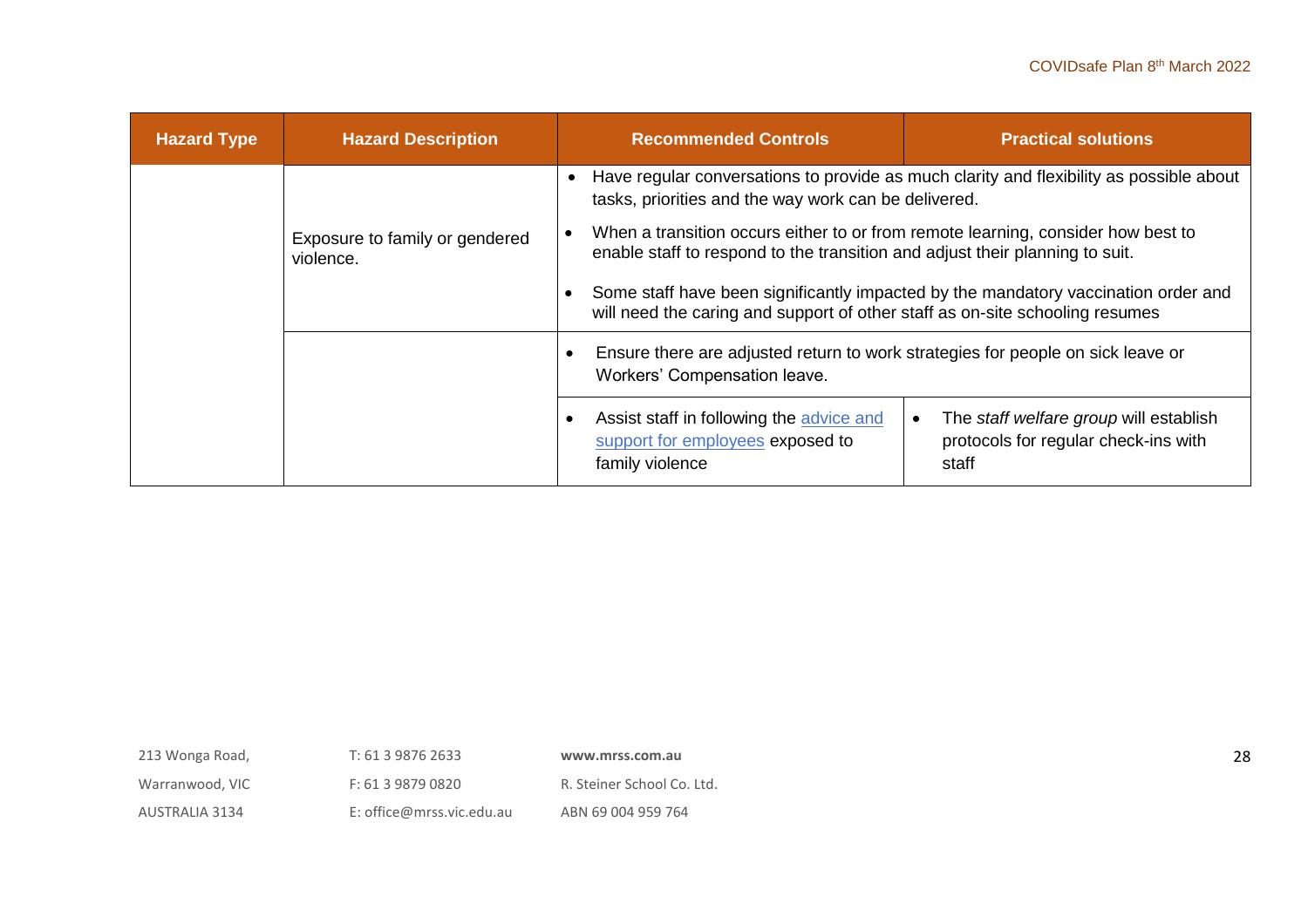| <b>Hazard Type</b>                                              | <b>Hazard Description</b>                                                                                                                                                                                     | <b>Examples of practical solutions</b>                                                                                                                                                                                                                                                                                                                                                                                                                                                   |
|-----------------------------------------------------------------|---------------------------------------------------------------------------------------------------------------------------------------------------------------------------------------------------------------|------------------------------------------------------------------------------------------------------------------------------------------------------------------------------------------------------------------------------------------------------------------------------------------------------------------------------------------------------------------------------------------------------------------------------------------------------------------------------------------|
|                                                                 | Staff experiencing stress or anxiety as a direct result of<br>aggressive or threatening behaviour from students,<br>parents, school staff or other members of the school<br>community.                        | Ensure relevant staff are briefed about any situation<br>that may require additional thought and consideration<br>in the context of teaching/supervising.<br>Staff to have regular conversations across primary,<br>secondary and other groups/cohorts to discuss how<br>things are progressing and talk through any possible<br>challenges.                                                                                                                                             |
| <b>Occupational</b><br><b>Violence and</b><br><b>Aggression</b> | Aggressive of threatening behaviour can occur onsite but<br>may also occur via phone or other online platforms.<br>Many people, including parents and students, are likely to<br>be anxious during this time. | Staff welfare email distributed to all staff, offering staff<br>support by way of conversation with appropriate<br>school representatives.<br>We have created a proforma for staff to provide<br>feedback to the school "re-engagement group" on<br>issues around anxiety, aggression or stress related to<br>COVID-19. This feedback can be provided<br>anonymously if required.<br>Feedback Forms should be filled in and returned to<br>the school "re-engagement group" on the email |

T: 61 3 9876 2633

# **www.mrss.com.au**

Warranwood, VIC

F: 61 3 9879 0820

R. Steiner School Co. Ltd.

AUSTRALIA 3134

E: office@mrss.vic.edu.au

ABN 69 004 959 764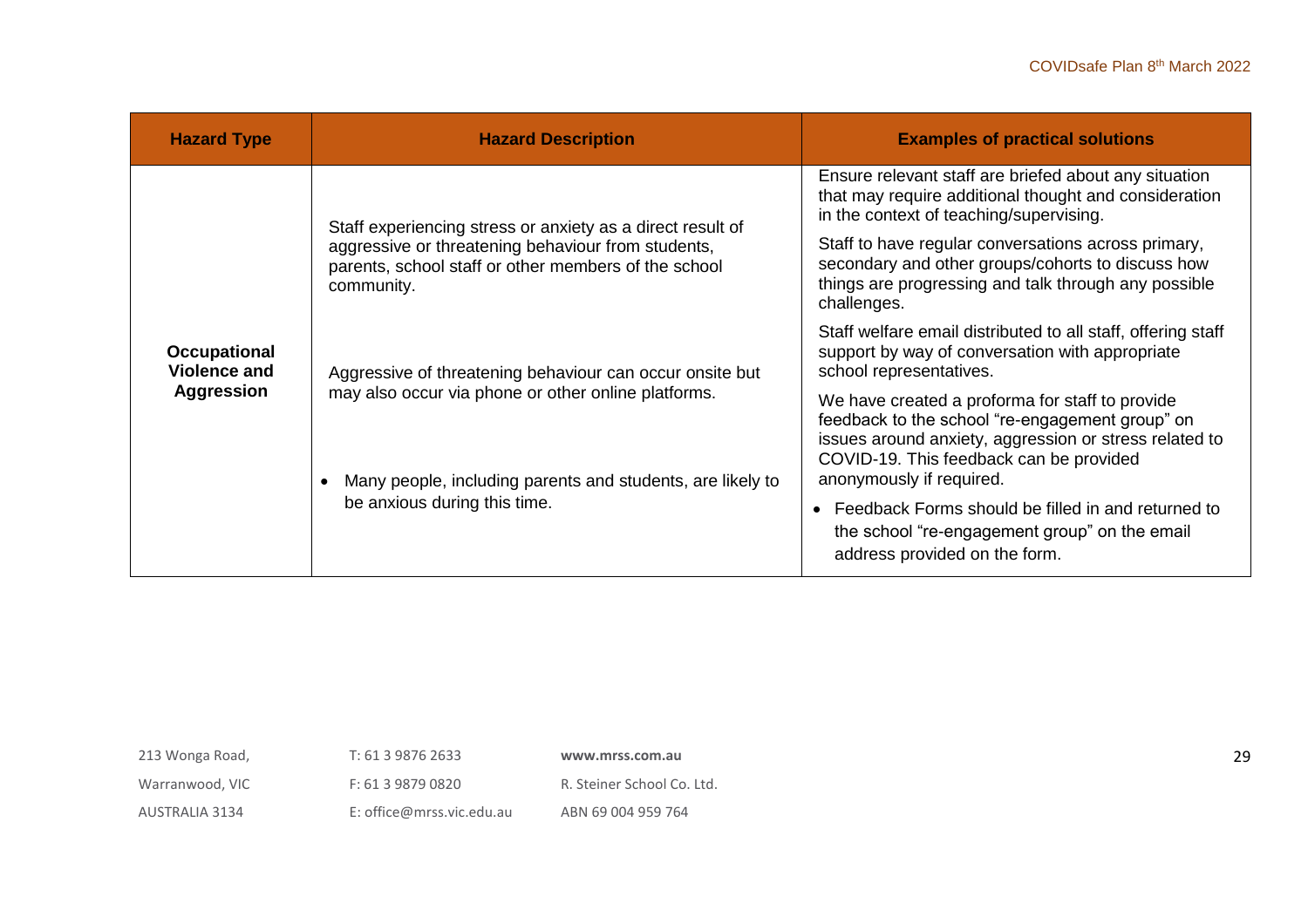

#### **MRSS Staff First Aid Guide – COVID-19**

#### **First Aid Instructions for Students and Staff with Flu-like Symptoms**

*DET has advised schools that it is important that any student or staff member who becomes unwell while at school, returns home and seeks testing for COVID-19. DET would like all schools to take the following precautions***.**

#### **Be aware of the symptoms of COVID-19:**

- **Loss or change in sense of smell or taste Chills or sweats Cough**
	-
- 
- **Fever Runny Nose Sore Throat**
- **Shortness of Breath \*\*Some people may also experience headache, muscle soreness, stuffy nose, nausea, vomiting and diarrhoea**

## **1. Process for students who have compatible symptoms with COVID-19**

Students experiencing compatible symptoms with coronavirus (COVID-19), as above, should be sent to the "Isolation Room" next to 7 Upper, with suitable supervision and should be collected by a parent or carer as soon as possible. It is not suitable for an unwell student to travel home unsupervised.

Ensure you let the Office know if a student has gone to the "isolation Room" with COVID-19 symptoms.

**Note:** If a staff member is unsure whether a student is unwell, they should contact the parent to discuss any concerns about the student's health and request the parent or carer to collect their child if concerns remain.

**\*\*Note: Where staff/students experience compatible symptoms with COVID-19, the school has COVID-19 PPE kits set up, so that staff have the required PPE at hand. Instructions for the use of PPE are included in the kit. \*\*If urgent medical attention is required, for instance if the unwell person is struggling to breath or is severely ill, then please call 000\*\***

#### **2. Process for staff who have compatible symptoms with COVID-19**

Staff experiencing compatible symptoms with coronavirus (COVID-19), as above, should leave the premises and seek testing. If the staff member becomes too unwell whilst at the school premises, they should be asked to isolate in the "Isolation Room", whilst wearing a mask and staying at least 1.5 metres away from any other person, until they are well enough to travel home.

Staff should not come to work if unwell and should not stay at work if they become unwell. Staff must self-isolate whilst awaiting test results.

#### **\*\*Follow above information highlighted in red - if urgent medical attention is required, please contact 000\*\***

### **3. Process for Students and Staff with complex health care needs**

In the context of supporting students and staff with complex health care needs, if the care of that person will be prolonged (may be several hours before person can be picked up) and maintaining physical distancing is not practical when providing supervision/care, all staff members should ensure they wear appropriate PPE.

**The PPE is as follows:** Hand Hygiene, Disposable Gloves, Disposable Gown, Surgical Mask (or P2/N95 Respirator if there are aerosol generating behaviours) plus the use of Goggles or Face Shield.

# **Please Note: MRSS has specific COVID-19 PPE Kits which have this equipment in them.**

#### **They are located in the Main Office, Oak Hall and the two Kindergartens. Please refer to Kit Instructions.**

#### **4. General First Aid Tips for Students and Staff:**

- Ensure cleaning is organised for any areas that the student/staff member may have used, such as an office, classroom or isolation room, and any high-touch areas that the student/staff member may have used.
- Face masks should not be used in situations where an individual is unable to tolerate a face mask safely or practically (for example, a child with complex medical needs including existing respiratory issues).
- Children who are two years or younger must not wear face masks as they are a choking and suffocation risk.
- Health care plans, where relevant, should be updated by parents to provide additional advice in the context of coronavirus (COVID-19).
- COVID-19 first aid kits contain specific PPE and instructions for use. Please refer to the instructions in the kit.

| 213 Wonga Road, | T: 61 3 9876 2633         | www.mrss.com.au            |
|-----------------|---------------------------|----------------------------|
| Warranwood, VIC | F: 61 3 9879 0820         | R. Steiner School Co. Ltd. |
| AUSTRALIA 3134  | E: office@mrss.vic.edu.au | ABN 69 004 959 764         |